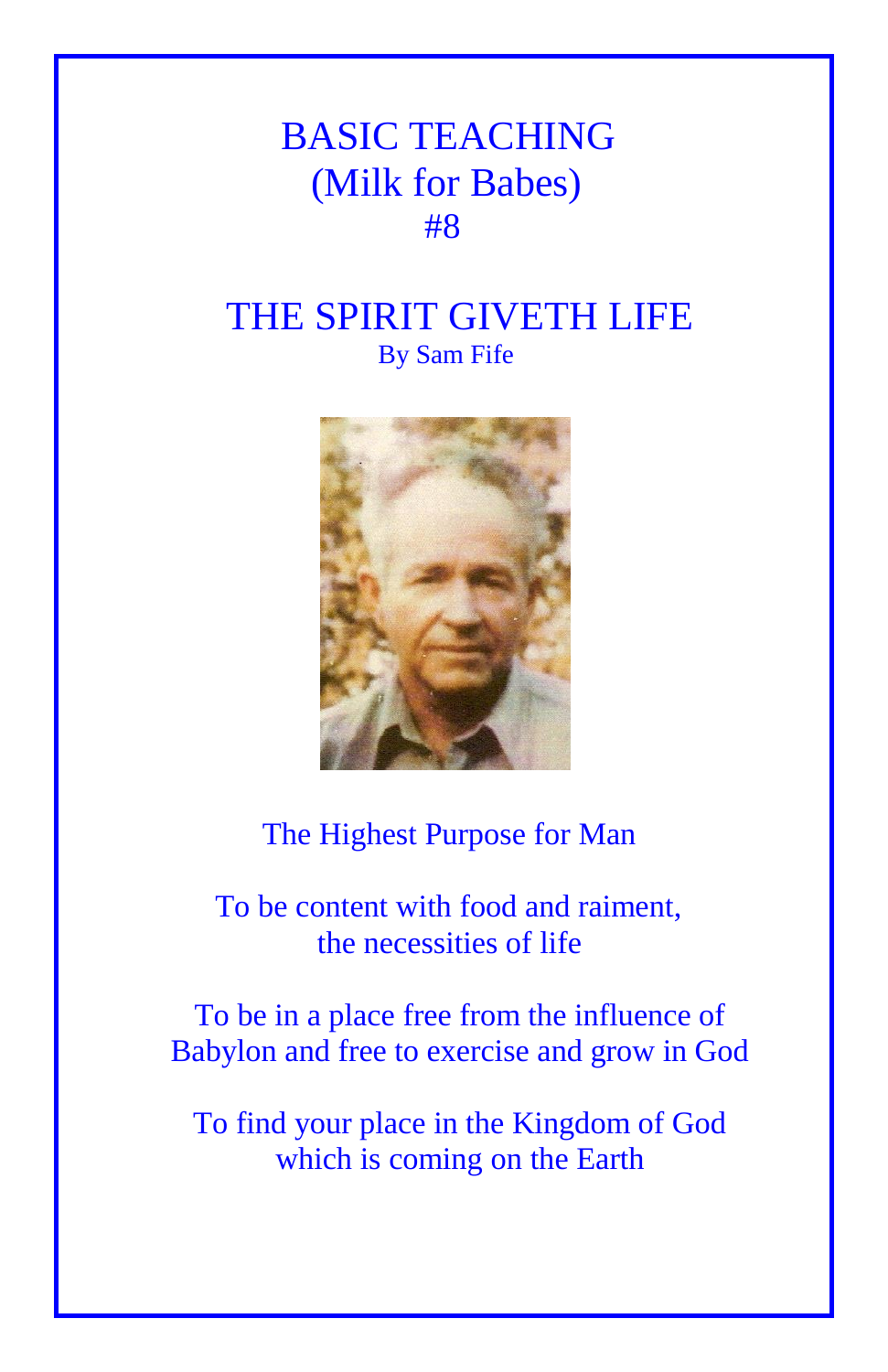Joh 6:1 After these things Jesus went over the sea of Galilee, which is *the sea of* Tiberias. 2 And a great multitude followed him, because they saw his miracles which he did on them that were diseased. 3 And Jesus went up into a mountain, and there he sat with his disciples. 4 And the passover, a feast of the Jews, was nigh. 5 When Jesus then lifted up *his* eyes, and saw a great company come unto him, he saith unto Philip, Whence shall we buy bread, that these may eat? 6 And this he said to prove him: for he himself knew what he would do. 7 Philip answered him, Two hundred pennyworth of bread is not sufficient for them, that every one of them may take a little. 8 One of his disciples, Andrew, Simon Peter's brother, saith unto him, 9 There is a lad here, which hath five barley loaves, and two small fishes: but what are they among so many? 10 And Jesus said, Make the men sit down. Now there was much grass in the place. So the men sat down, in number about five thousand. 11 And Jesus took the loaves; and when he had given thanks, he distributed to the disciples, and the disciples to them that were set down; and likewise of the fishes as much as they would. 12 When they were filled, he said unto his disciples, Gather up the fragments that remain, that nothing be lost.

Joh 6:26 Jesus answered them and said, Verily, verily, I say unto you, Ye seek me, not because ye saw the miracles, but because ye did eat of the loaves, and were filled. 27 Labor not for the meat which perisheth, but for that meat which endureth unto everlasting life, which the Son of man shall give unto you: for him hath God the Father sealed.

Joh 6:35 And Jesus said unto them, I am the bread of life: he that cometh to me shall never hunger; and he that believeth on me shall never thirst.

Joh 6:63 It is the spirit that quickeneth; the flesh profiteth nothing: the words that I speak unto you, *they* are spirit, and *they* are life. 64 But there are some of you that believe not.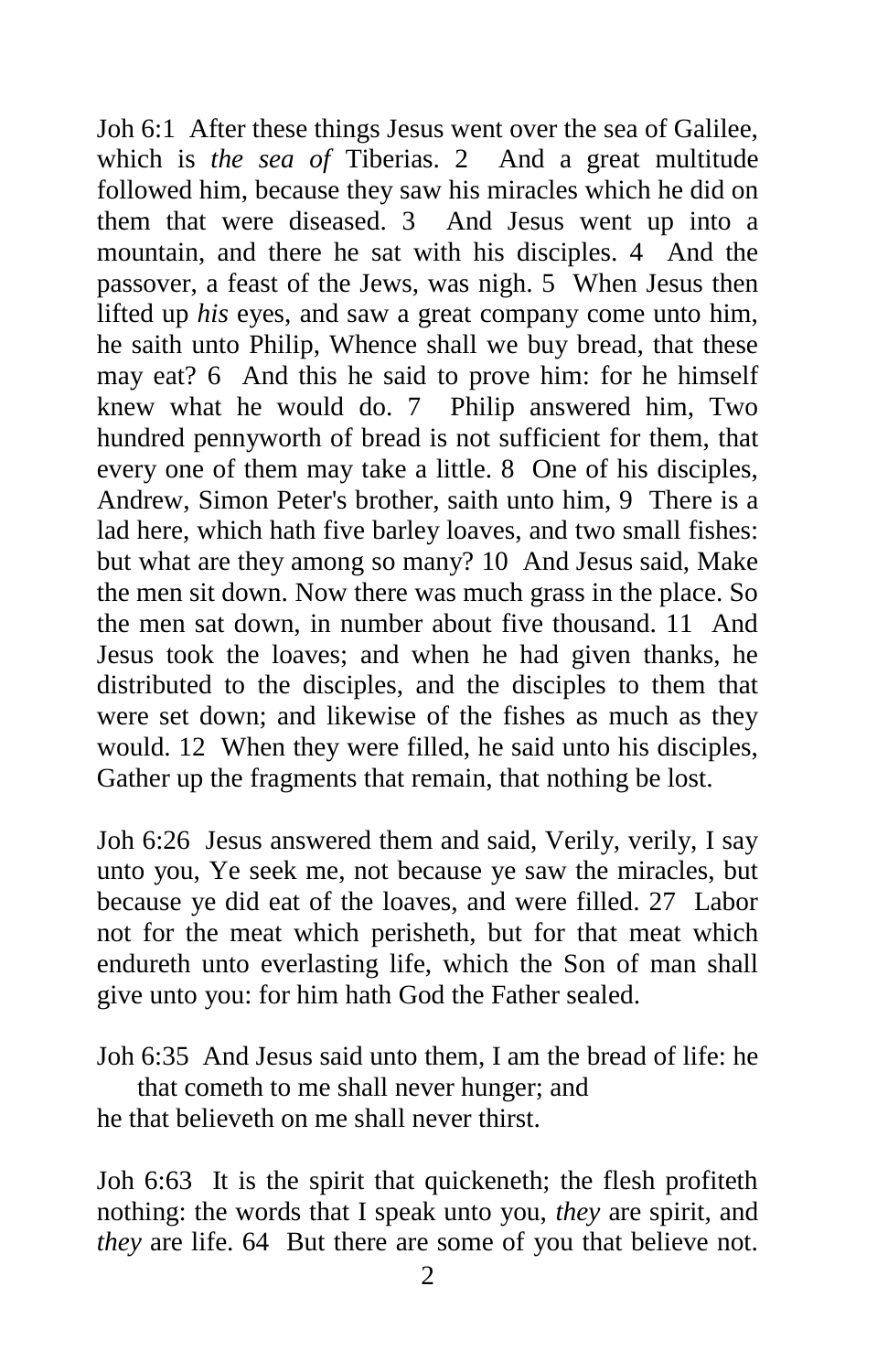For Jesus knew from the beginning who they were that believed not, and who should betray him. 65 And he said, Therefore said I unto you, that no man can come unto me, except it were given unto him of my Father. 66 From that *time* many of his disciples went back, and walked no more with him. 67 Then said Jesus unto the twelve, Will ye also go away? 68 Then Simon Peter answered him, Lord, to whom shall we go? thou hast the words of eternal life.

In our message in this issue of The Word, we are going to share with you one of the greatest mysteries in the Word of God; a mystery that it is absolutely necessary that all of God's people come to understand, in order to be able to face and go through the great tribulation hour that is soon coming on this earth. That mystery is found in the sixty-third verse of our Scripture text where Jesus said that "It is the Spirit that quickeneth, the flesh profiteth nothing. The Words that I speak unto you, they are Spirit, and they are Life."

Now in order to understand the great mystery that Jesus is seeking to reveal to us in this statement, you need to understand the word, "quickeneth,'.' that is used in the King James translation. It is an old English word that the King James translators used to describe the original wording in the original Greek in the Scripture, which meant "to give life," or "that giveth life," or "that is the source of life."

So what Jesus was really saying here is, "It is the spirit that giveth life," or "It is the spirit that is the source of your life."

The next thing that we need to understand in order to understand this great mystery is that the word, "spirit," that is used in this saying of Jesus is not capitalized; but the little letter, "s" is used. Therefore, that means that here, when Jesus said "It is the spirit that giveth life," or "is the source of your life," He was not talking about the Holy Spirit of God; but He was talking about our own spirit, your own spirit. Your own, regenerated, recreated, born-again spirit - which is the Son of God dwelling in you -- is the source of your Life.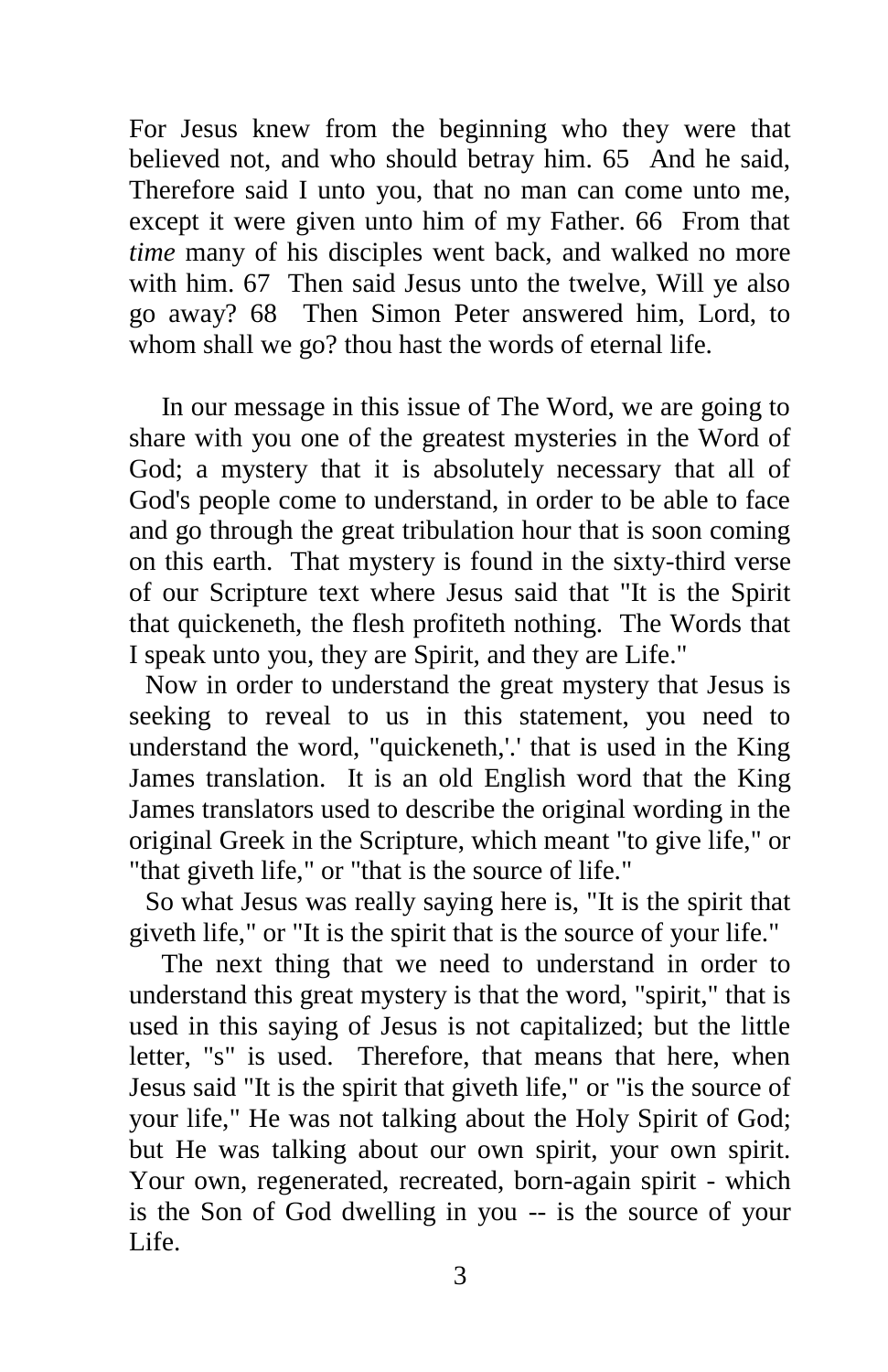Therefore, the great truth that Jesus was seeking to reveal to us is that it is our own, regenerated, recreated, born-againspirit that is the source of our new Life in Christ; for it is your own regenerated, recreated, born-again spirit that is the Son of God within you. There are not two spirits living within your body: your own spirit and the Spirit of Christ. The Spirit of Christ within you is your own spirit that has been regenerated, recreated, born-again, which is the Son of God within you; and through the unctionizing and the anointing and the teaching of the Holy Spirit, is growing up into the nature of its Father, God.

Therefore, when Jesus said, "It is the spirit that giveth life," or "is the source of your life," since the little letter "s" is used in the Scripture; it is clear that He was not referring to the Holy Spirit, but your own regenerated, recreated, born-again, Son-of-God spirit that is the source of your Life.

Now the next mystery that we need to understand, in order to understand what Jesus was really saying to us, is the meaning of the word, "flesh" that Jesus used here -when He said, "The flesh profiteth nothing." When Jesus used this word "flesh" He was not speaking about the meat that is on our bones; but He was speaking of every visible, material, physical thing in this earth, which is of the flesh. In the third chapter of John, speaking to Nicodemus, Jesus divided all which is physical and material from that which is spiritual when He said, "That which is of the flesh is flesh, and that which is of the spirit is spirit." Therefore, the word "flesh" here in our Scripture doesn't just refer to the meat that is on our bones; but it refers to every carnal, physical, material thing in this natural world: natural food, natural knowledge, natural wisdom, natural body, natural law, all of it is of the flesh; and it is to this that Jesus was referring when He said, "The flesh profiteth nothing."

The next thing we need to understand, to understand this mystery, is the meaning of this word, "profit" Jesus used here, when He said, "The flesh profiteth nothing.." Now the profit on any investment is always the increase. It is that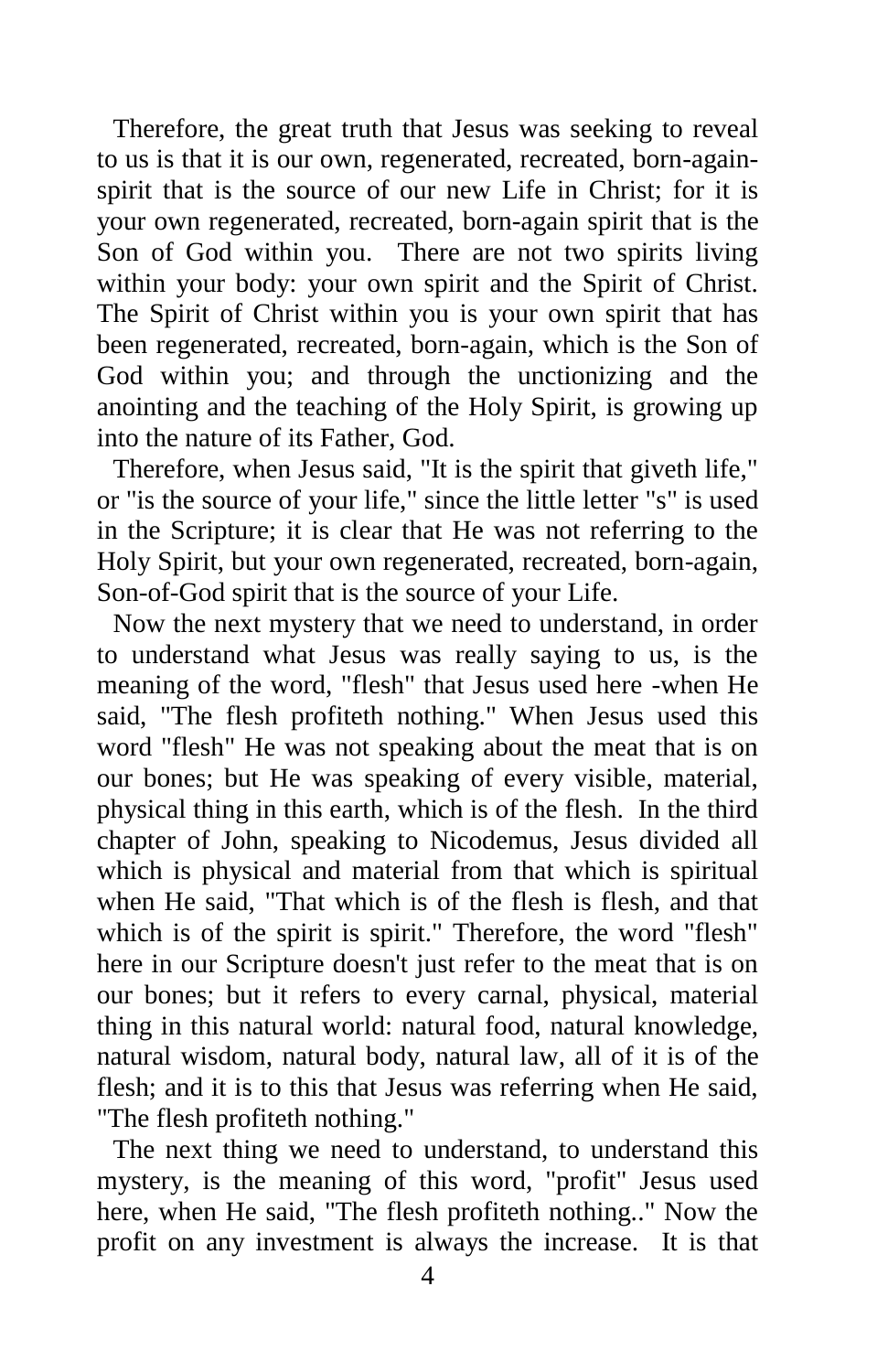which was not, which is created out of the investment's creative powers of that which one starts with. If I invest a thousand dollars, and it brings back two thousand dollars; then the second thousand dollars is the increase, the profit, that is literally brought forth out of the creative powers that were in the first thousand dollars to increase itself, to double itself, when properly invested. Therefore, this word "profit" is a creative word. It implies the power to create, or to increase one's self, or to reproduce one's self.

Therefore, when Jesus said, "The flesh profiteth nothing," what He was trying to get over to us is that there is no creative power in the flesh, in anything that is physical and material in this earth. It cannot increase itself, it cannot reproduce itself, in fact, it can't even sustain the life that it has. For if our spirit was to depart from our flesh body, it would immediately begin to deteriorate and go back to the dust from whence it came. Therefore, when Jesus said, "The flesh profiteth nothing," what He was trying to reveal to us is that every visible, carnal, material, physical thing in this world, including our own flesh body is not creative. It has no power to increase itself, to reproduce itself. It doesn't even have the power to sustain its life, all it can ever be is the visible manifestation of the Life of Spirit, and of the creative power that is in Spirit.

But, on the other hand, when Jesus said, "It is the spirit that quickeneth," or "It is the spirit that giveth life," or "is the source of your life," what He was trying to reveal to us is that our spirit is creative; that our spirit has the creative power, not only to sustain the life that is in our flesh, but to enlarge it, increase it, to enable it to continue to reproduce itself. That is why even the scientists have discovered that every certain number of months, every cell in the human body completely renews itself, through the powers, the creative powers that are in our spirit. Therefore, when Jesus said, "it is the spirit that quickeneth," or "that giveth life," or "is the source of your life," He was trying to reveal to us the mighty, creative powers of God that is in our own born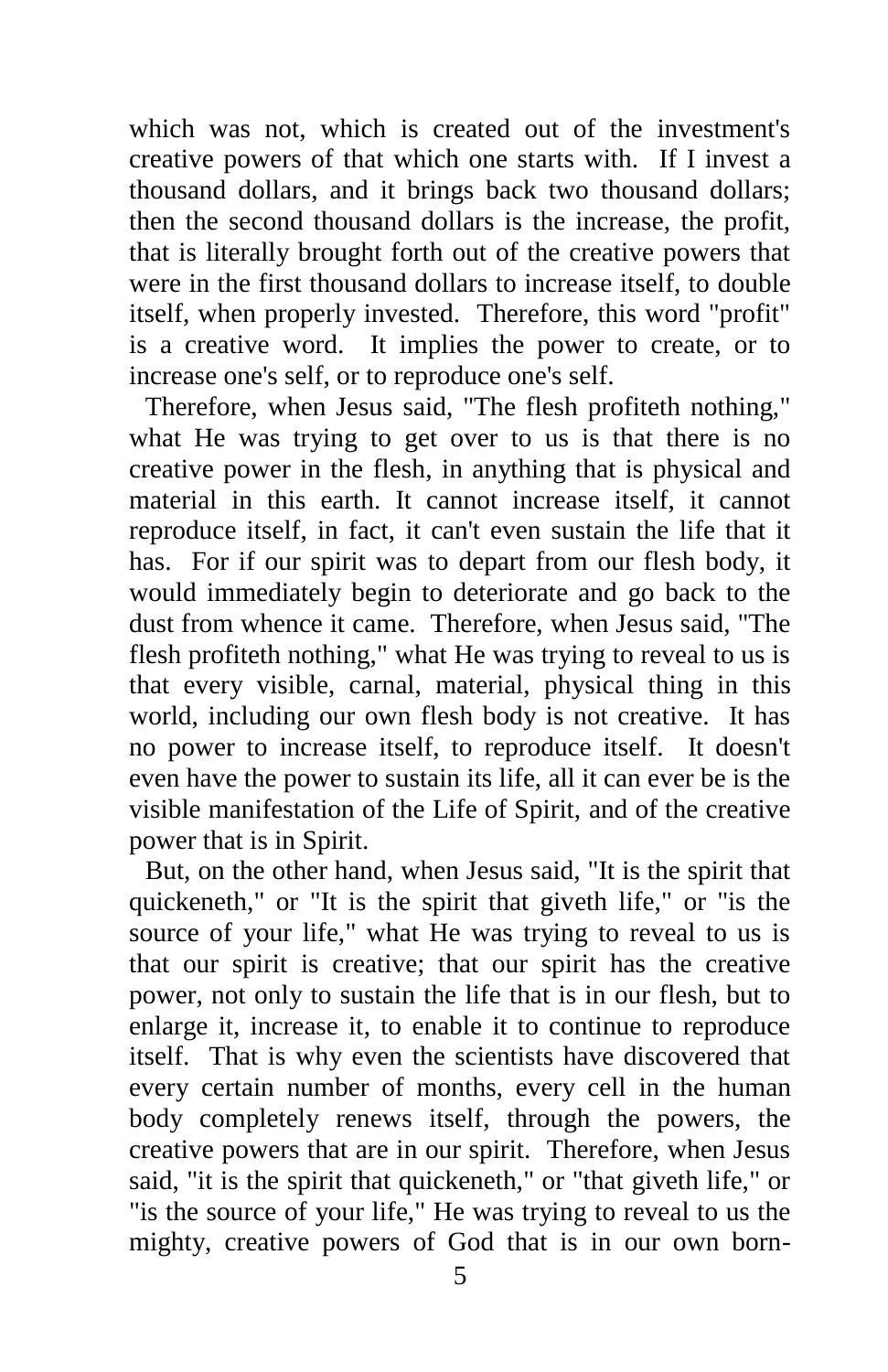again, regenerated, recreated spirit to increase the life, even, that is in our flesh. Not only to sustain it; but to enlarge it, to increase it, to enable it to grow, through faith -- until that point when corruptible puts on incorruptible, mortality puts on immortality; and as the Scripture says, "Mortality is swallowed up of Life," and our natural body is replaced by our Eternal, Spiritual Body. Even as Paul said, "There is a natural body and there is a spiritual body; there is an earthy body and there is a heavenly body; there is a terrestrial, earthy body, and there is a celestial, heavenly body; and the glory of the earthy body is one glory, but the glory of the celestial, heavenly body is another glory.

Therefore, the great mystery and the great Truth that Jesus was seeking to reveal to those who can receive and understand it is that it is our own spirit that is the source of our life, that we carry the source of our life around in our own beings; and therefore, our own spirit being the source of our life, and being a source - we are not dependent on anything outside of our own being for our life. For you see, when you are a source, you are the beginning. A spring from which a river comes out of the earth and flows into the earth is the beginning of that river. It is the source from which the water of that river comes. And therefore that's what Jesus was trying to get over to us, that since we have been born of the seed of God, and since Christ, who is the beginning and the end, is that regenerated, recreated, born-again spirit that is within us; therefore, it is your spirit that giveth life, or that is the source of your life; and being a source within itself, is therefore not dependent on anything outside of itself for its life. For when you are a source, you are the beginning; therefore you are not dependent on anything before you or anything after you, or anything outside of you for your life.

Therefore, Jesus was trying to reveal to us that we carry the source of our life within our own spirit; and therefore are not dependent on anything outside of our own spirit for our life, especially when we are in the Spirit of God, who is the source of all Life.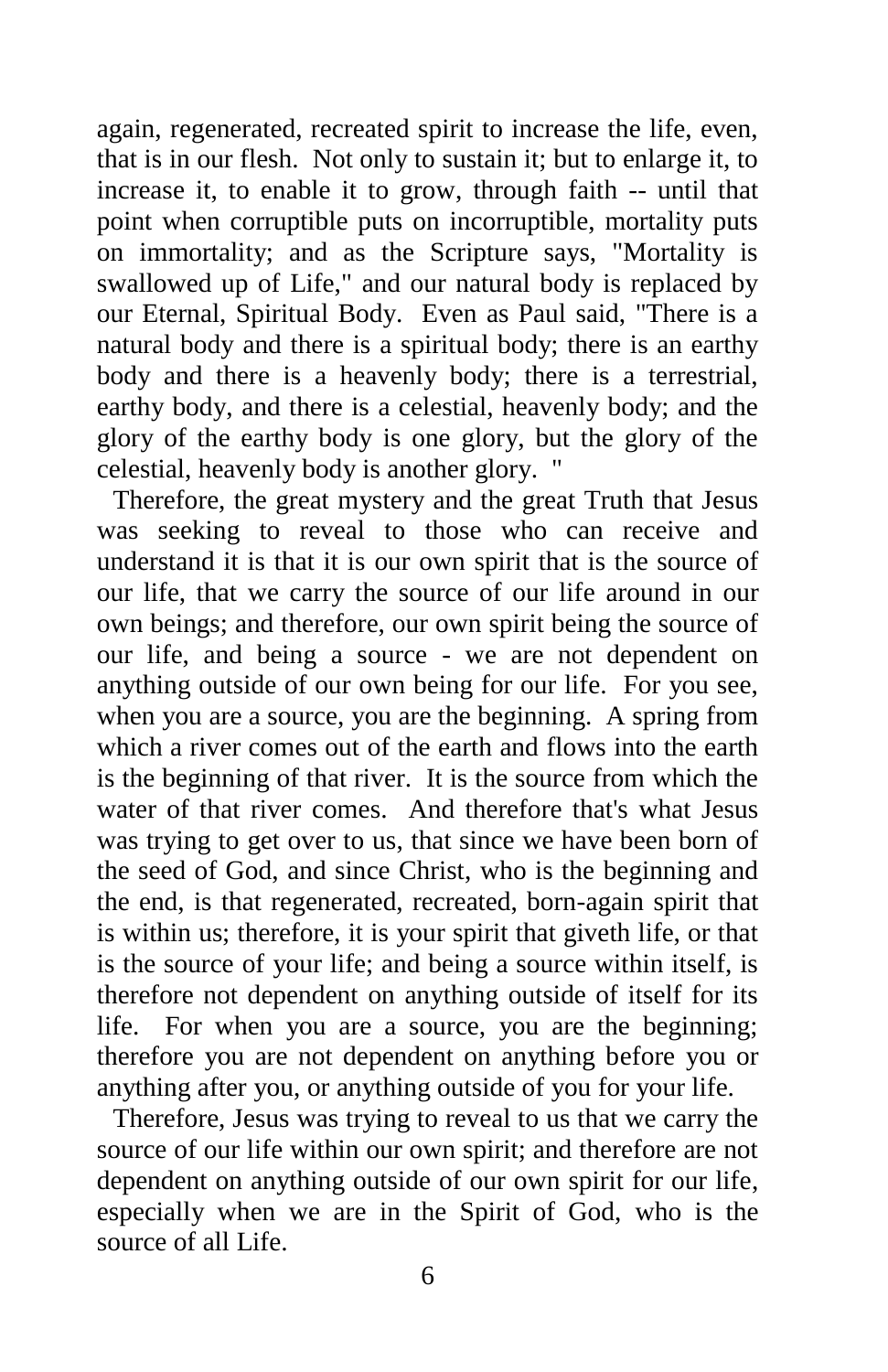And now, let us reveal to you a secret: And that is that your spirit is always in the Spirit of God; for you see, the Bible reveals the Spirit of God is omnipresent, which means He is everywhere. The Bible also says the Spirit of God is above all, and in all and through all. That means the Spirit of God fills this whole universe. The Spirit of God is just one big lake of Spirit, which fills the heights, the depths, the breadth and the width of this whole universe; and therefore, you see, there is no place your spirit could be that is not in the Spirit of God. For your spirit is always swimming around in that one big lake of Spirit which is the Spirit of God, just like a little fish. That's why the Bible often uses the symbol of a fish for those who are in Christ and in the Spirit; for their spirit is always swimming around in the great lake of the Spirit of God, just like a little fish. And therefore, you see, your spirit is always in the Spirit of God. It is only your soul being, which houses your mind and your will, and your flesh, that ever gets out of the Spirit by ceasing to operate in your own regenerated, recreated, born-again spirit.

Therefore, you see, the only way that you can get out of the Spirit is by ceasing to operate in your own spirit, which is always swimming around in the Spirit of God, and dropping down into your lower, carnal, natural mind and flesh nature, and getting out of the Spirit in your own consciousness. But your spirit at all times is in the Spirit of God, and therefore always in direct connection with the Spirit of God, the source of life, and therefore is the source of its life within its own being; and thus Jesus said, "It is the spirit," your spirit, "that quickeneth, that giveth life, or that is the source of your life."

Therefore, being the source of life, and carrying the source of your life around within your own being; you have the beginning and the end of your life within your own being, within Your own spirit. It is because Jesus came to the revelation of this Truth that He could step out into the world and say, "I am the Alpha and the Omega, the beginning and the end." Knowing that He carried the source, the beginning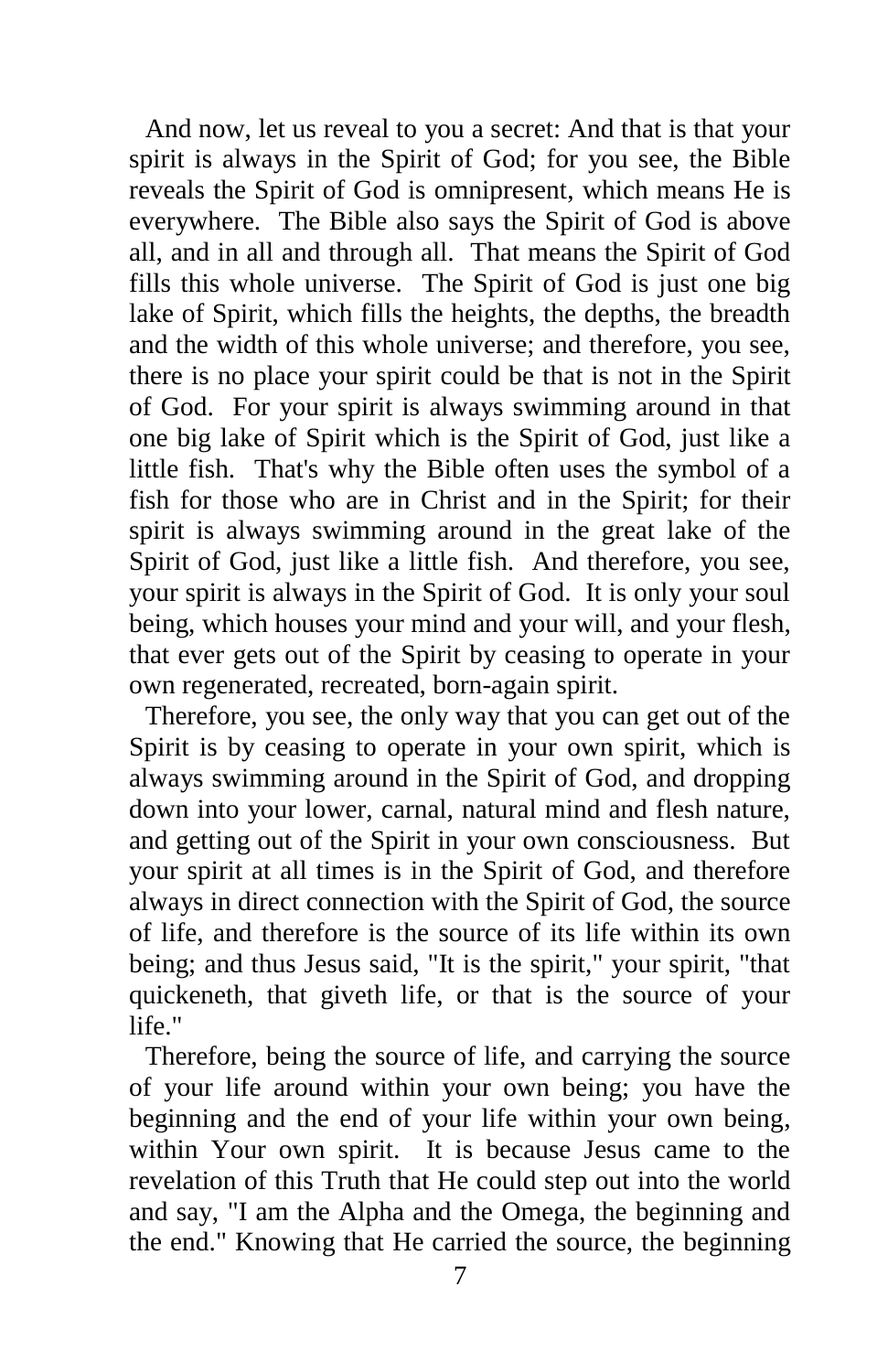of His life within His own spirit, He could say, "I am the beginning" Knowing that the creative power that was in His spirit to bring forth His final destiny, and that it was under the control of the creative powers that were within His own spirit, He could say, "I am the end." And when you and I become fully conscious of the great revelation that Jesus was trying to reveal to us here, that the source of our life is in our own spirit, and that the beginning of our life is in our own spirit; then we, too, can step out into the world and say, "I am the Alpha, the beginning." And having come to the understanding that the creative powers that are in our own spirit when we operate in our spirit, give us the power to work out our ultimate end and destiny; we can also say, "I am the Omega," the Alpha and the Omega, the beginning and the end; knowing that our spirit and we, in our spirit, are in that great lake of God's Spirit, which is the beginning and the end. Thus we can make this tremendous statement.

Therefore, we begin to see that the great truth, the great mystery that Jesus was seeking to unveil for us is that it is our own spirit that is the source and the beginning of our life; and therefore being the source, we are not dependent on anything outside of our own spirit for our life; and that's why we can't die, that's why it is impossible for us to die. For you see, you are a spirit, a spirit which carries the source of your life within your own being; and therefore is not dependent on anything outside of yourself for your life; therefore nothing can take your life from you. You see, you are a spirit, you are not a body, your body is only the channel through which the Eternal Life of your spirit is manifested; and it is the very nature of Spirit to replenish its own life. Therefore, it is impossible for you to die.

Even the spirits of the Christ-rejecting wicked will be forced to float through the regions of the nether realms throughout all eternity, simply because they are of spirit, and it is the nature of spirit to continually replenish itself so it cannot die. The day is going to come when, because of the torment they are suffering, they are going to wish they could,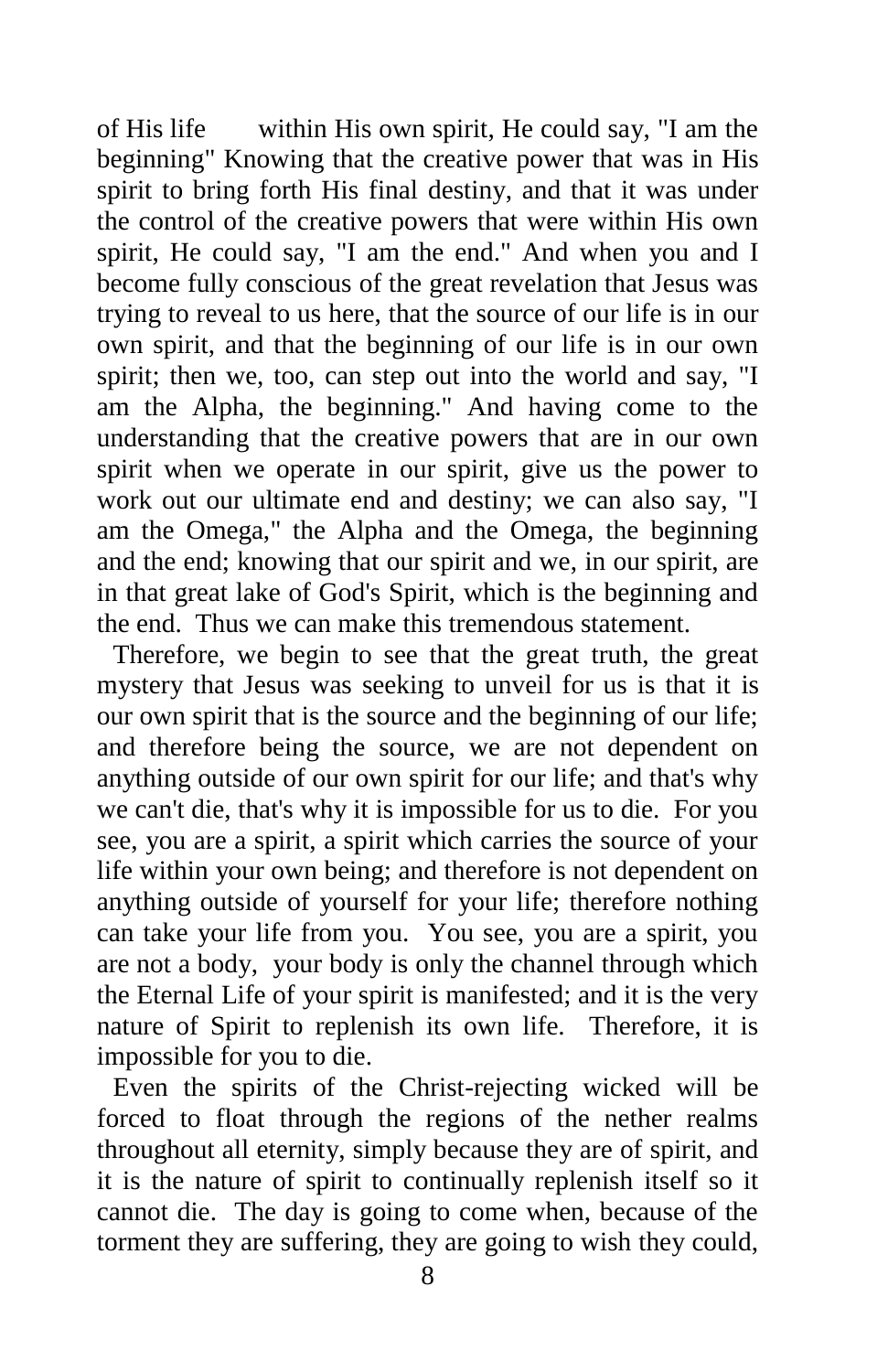but they cannot, for spirit cannot die, because it carries the source of its life within its own being.

Therefore, it is through the revelation of this great truth that Jesus fulfilled the Scripture in the book of Romans which says Jesus came into the world to deliver us from that fear that we have been in bondage to all of our lifetime, the fear of death. And the way that He came to deliver us from that fear was to reveal to us this great truth, that we carry the source of our life within our own spirit, and therefore we cannot die. And thus Jesus said to Martha, "He that liveth and believeth on me, from the time that he believeth on me shall never die." For from the moment we believe on Jesus, we are regenerated, recreated and therefore have the source of our life within our own spirit.

Therefore, when Jesus said, "It is the spirit that quickeneth," or "that is the source of your life, the flesh profiteth nothing," He was revealing to us the great Truth that the source of our life is not in the flesh, not in the visible, not in carnal; physical, material things, or anything that is of this carnal, natural world; but that all those things are but manifestations of the creative powers that are in the life of spirit; and that the source of life is in our own spirit.

Now the problem with all of God's people, you see, is that they have not known this great truth. They have thought it was exactly the opposite. They have thought they are dependent for their lives on the carnal, material, physical things of the flesh of this world, the natural things: natural money, natural housing, natural clothing, natural food, natural body, the laws of nature. All of us have thought that those things were the source from which our life came. In fact, we have so been deceived that those visible, physical, carnal, natural things were the Source of our life; and that we were so completely dependent upon them that if we were cut off from them, and if we lost our job, lost our money, lost our natural housing, lost our natural food, that we would die. For you see, this is the great lie that the devil deceived man with through the fall. When man lost his spiritual nature,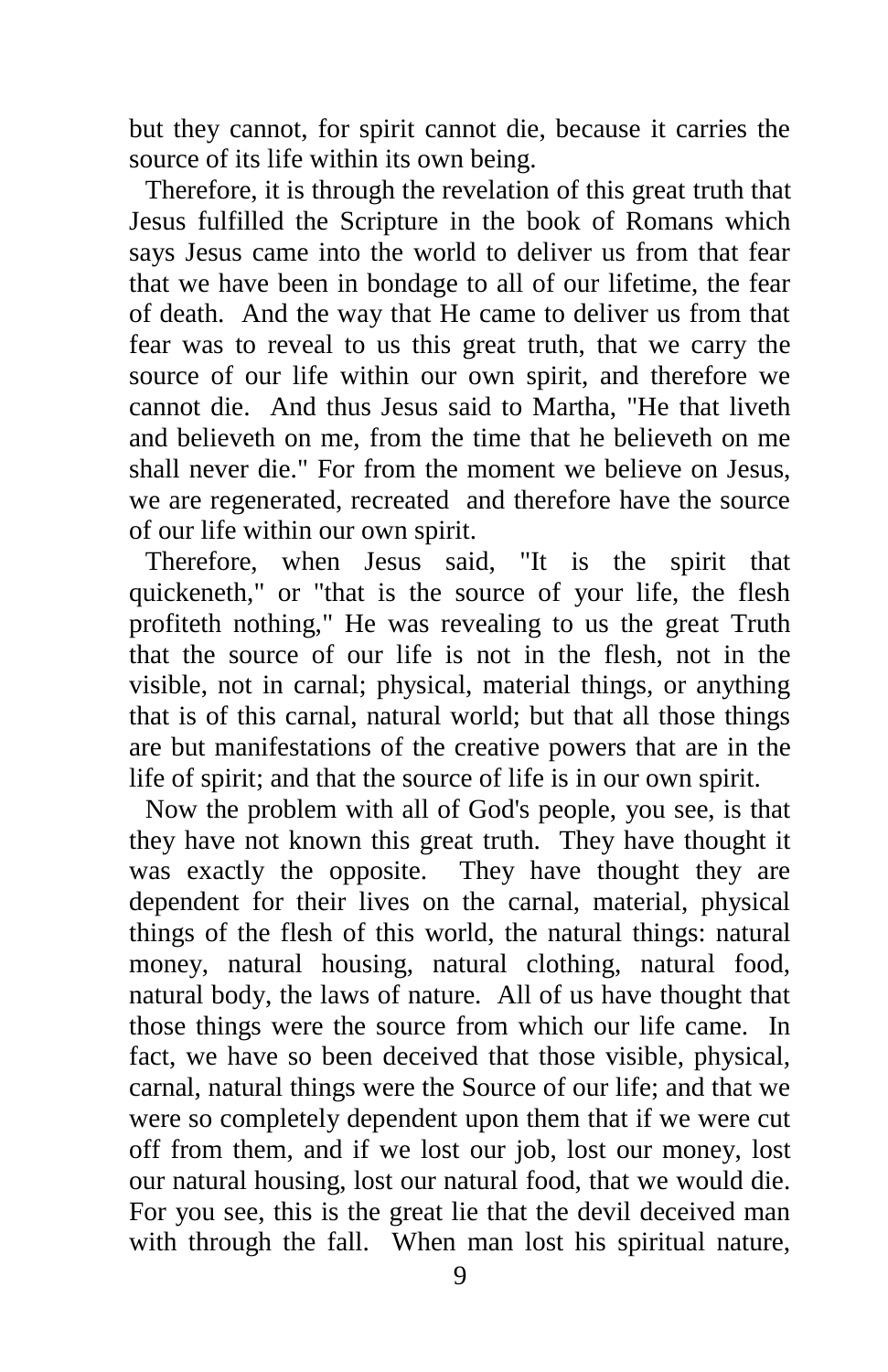and degenerated down into the carnal, natural nature the devil convinced man that life was dependent upon the visible and the physical and the natural for his life: natural money, natural job, natural business, natural body, natural housing, natural clothing, natural food, natural, natural, natural. We have been so convinced that that is the source of our life that we have been scared to death that if we were cut off from that source of life, that we would die.

Have you yet seen by revelation of the Spirit of God the two-fold aspect of Satan's plan to compel everybody in this world to bow down and worship him as God. The first aspect of his plan he has been carrying out ever since the fall, over the past six thousand years, which was to convince all of mankind that the sources of his life are the natural resources of this present world and present age, natural food, natural housing, natural money, natural energy, natural everything. And during the past six thousand years, he has accomplished that first phase of his plan.

In these last days, and in this end of the age, he is entering into the second phase of his plan, which is to form a oneworld beast government and get control of all the natural resources of this world, the things that are of the flesh; so that he can then say to all mankind, "Bow down and worship me, or I'll cut you off from them, and you'll die. You will not be able to buy or sell the natural resources upon which you feel you are dependent for your fife, unless you bow down and worship me, and therefore you will die."

But for us who are the Sons of God, he is too little and too late; for Jesus has given us the revelation that we are not dependent on his natural resources, the flesh, for the source of our life; but that we carry the original source of life right in our own spirit. For Jesus said it is our spirit that quickeneth, that giveth life, that is the source of our life. The flesh, the physical, the natural resources profiteth nothing; and having learned that truth, in that hour when the oneworld, anti-Christ, beast government has gotten control of all of the natural resources in the world, and sets up his system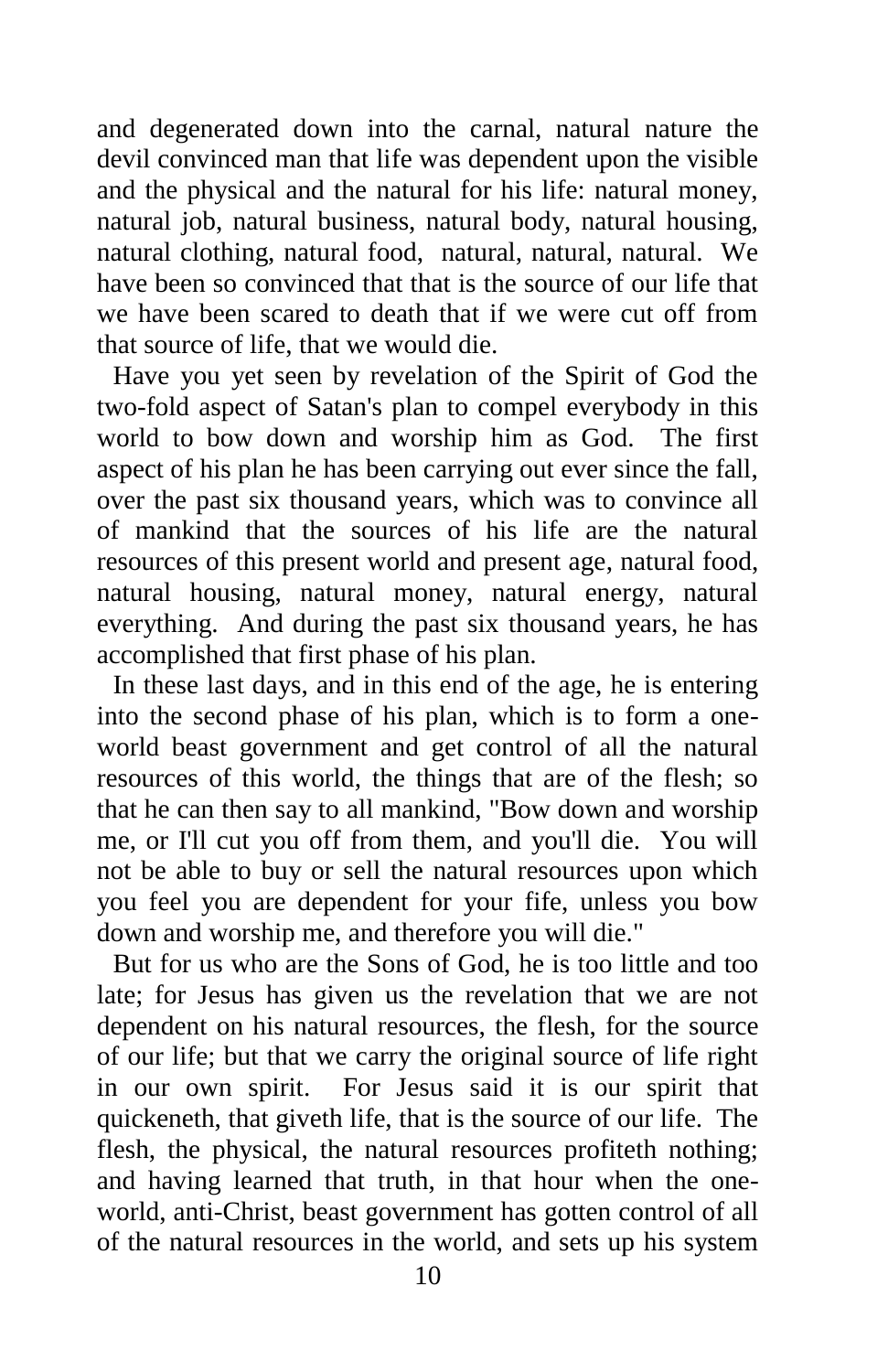where no man can buy them or sell them unless he takes the mark of the beast; and thereby says to us, "Bow down and worship me, or I might cut you off from them," Jesus will have us grown in the spirit to the point where we can laugh at him and turn away from his natural resources and by-pass them, and go right back to the original source from which life came in the first place, and all things that are of the flesh, which is Spirit.

Just as Jesus, in our text, when he was out in the wilderness with his people and needed bread, by-passed the natural resources, by-passed the wheat field, by-passed the flour mill and sat down on the ground, and through the operation of that spiritual law of faith, drew right out from within his own spirit enough bread to feed five thousand people. For you see, beloved, there is a source of life, and all that pertains to life, including bread that sustains life, which is not dependent on the natural resources of this world. It is the original source of life, spirit. For you see, the Bible makes it very clear that all life, and every manifestation of life that is in this universe originally came right out of Spirit.

Thus the Apostle Paul says, in Hebrews 11:3, that through faith we understand that the worlds were framed, by the Word of God; so that things which are seen were not made of things which do appear.

Therefore, the Bible says that everything in this world which is visible, physical, that is seen -- in the beginning, originally, was not made of something which already was, which does appear, was not made of the resources that came, originally, right out of Spirit, by the spoken word of faith. Therefore, you see, Jesus, as He sat on the ground that day and fed five thousand with five loaves of bread, had become a manifest Son of God who was not subject to the laws of nature, neither underneath them; and therefore not dependent on the natural resources for bread, but could by-pass them. He was a spiritual Son of God that was sovereign over them, and therefore could go right back to the original source of bread and draw it right out of His own spirit.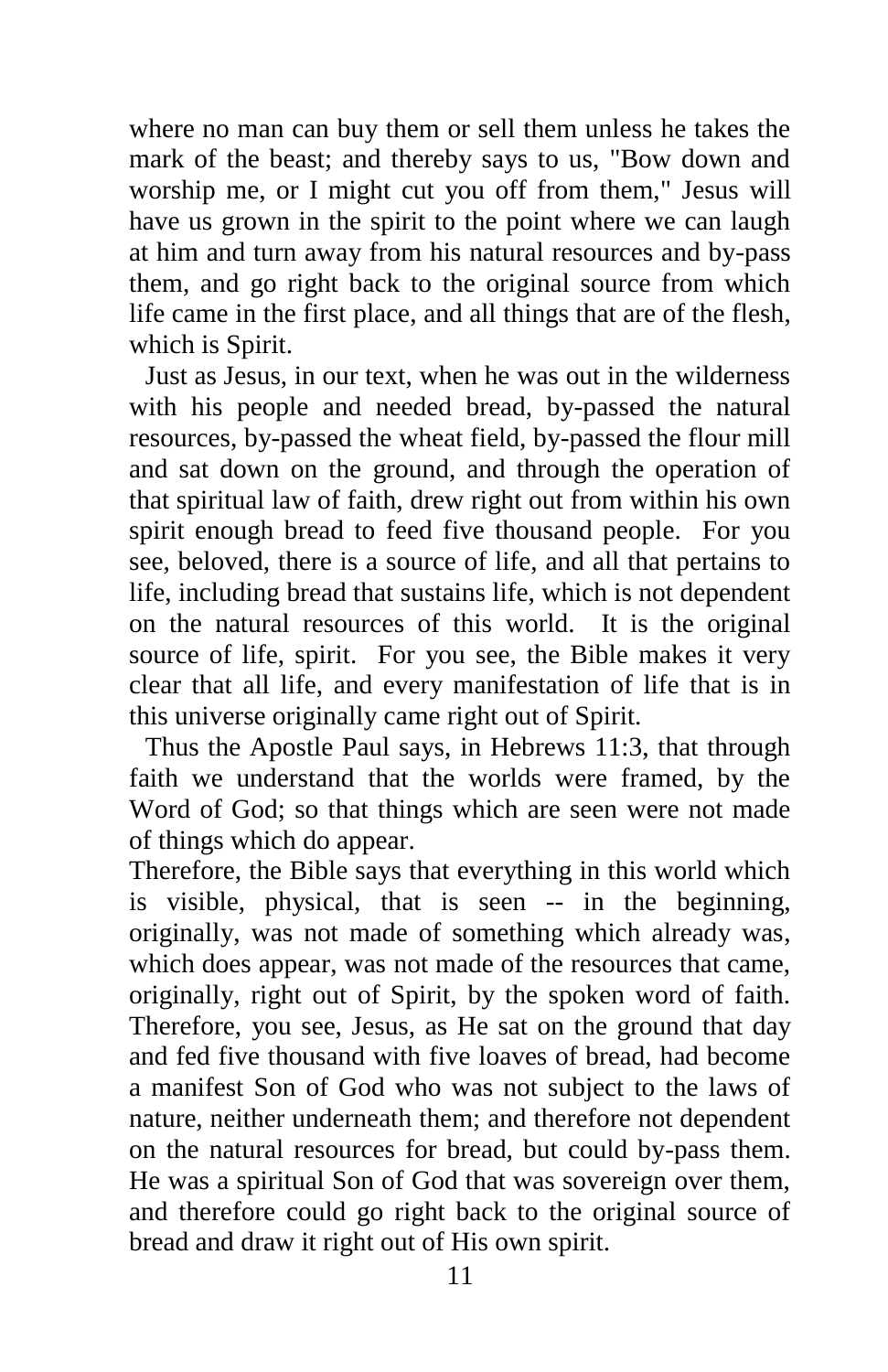Therefore, you see, by the time the anti-Christ beast gains full control of the world and draws the noose on his trap, and says to us, "Bow down and worship me, or I will cut you off from all the natural resources that you believe you are dependent on for your life," God will have grown us up into the same manifested Sonship that Jesus walked in; so that we will no longer be subject to the natural resources of natural law, but as sovereign, spiritual Sons of God that are sovereign over them, we can by-pass them; and as Jesus, our pattern Son did, go right back to the original source of bread; and bring it forth, through the operation of God's spiritual law of faith, right out of our own spirit. For you see, there is a source of life, beloved, that is beyond the natural resources of natural law in this natural world.

Where do we imagine that when the children of Israel -- all two million of them - were travelling through the wilderness for forty years, that all of the bread that they ate every morning came from? Each morning two million people's worth of bread was laying on the ground, when they went out to gather it in. Where do we imagine that it came from? The Bible says it came from heaven; but do we understand that in the carnal, physical sense, and that that meant that that bread fell down from about a trillion miles up in space somewhere, where there is some heavenly flour factory, making bread to rain upon the earth?

No. That's not where it came from. It came out of heaven, as the Bible says; but what the Bible means is that it came right out of Spirit, every morning - the original source of bread. And thus Jesus came to reveal to us the higher source of life, and bread which sustains life, than the natural resources. So that in that hour when the anti-Christ draws the noose, and says, "Bow down and worship me or die; for I will cut you off from the natural resources that you believe are the sources of your life," we can laugh in his face, bypass his natural resources and go back to the original source of bread. Let him have the resources, we've got the source. Let him have the water, we've got the well.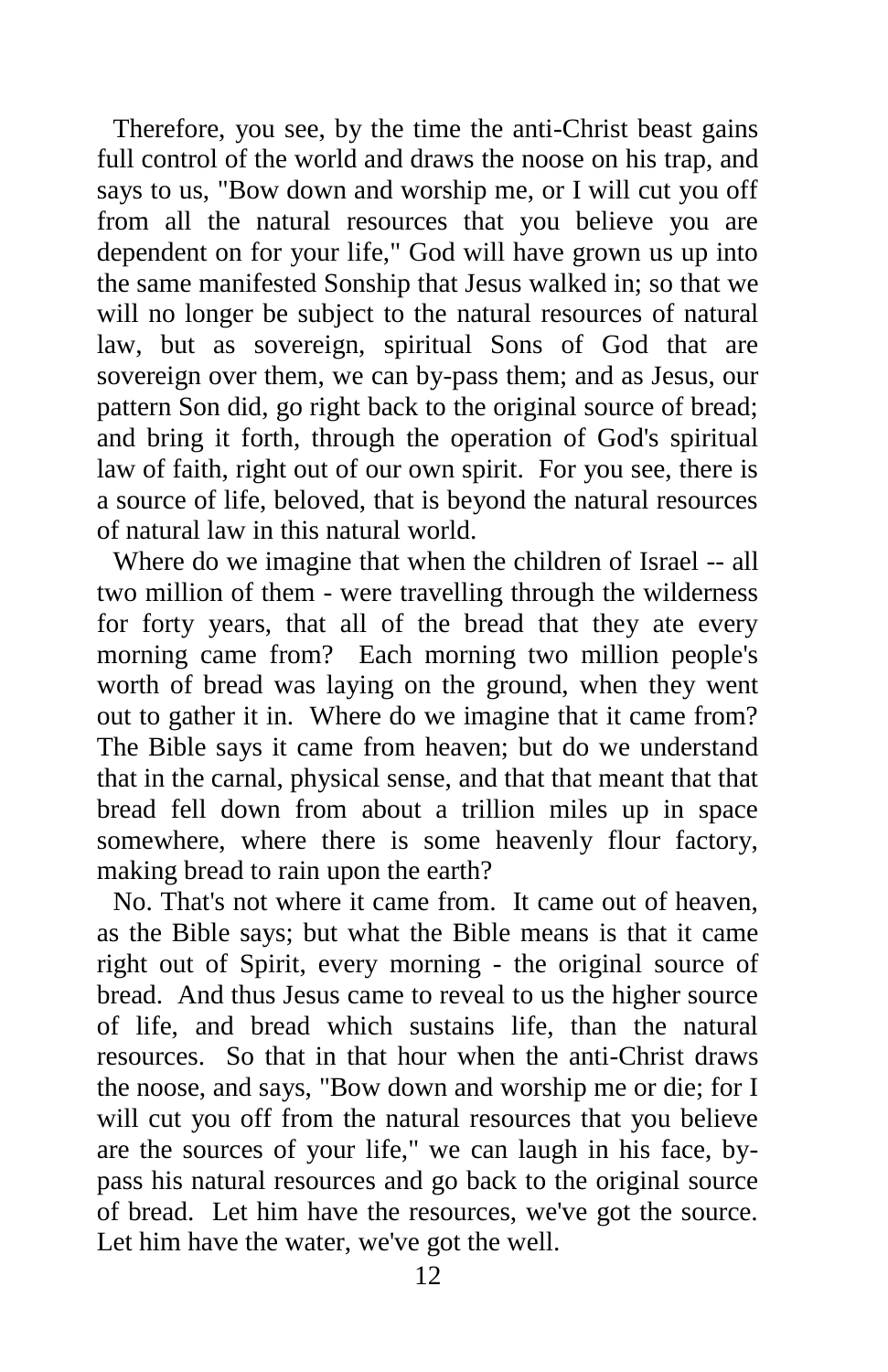All over the world today, the anti-Christ, one-world, beast government conspirators are creating shortages in the world, so they can get control of it. Everybody is talking about the energy shortage that is in the world, but for the Sons of God in this hour there is not going to be any energy shortage; for we have discovered a source of Divine Energy that's not dependent upon the Arabs' oil wells, or anybody else's oil wells in this natural world. There are some Sons of God that are God's anointed drilling company that are about to bring forth a source of Energy in this world that is going to be a gusher that is never going to come to an end!

Therefore, when an old order minister said to me, sometime back, "What are you end-time preachers that are leading God's people into the wilderness going to do when you run out of money, run out of land, run out of bread? Right now, you have hundreds and thousands of acres of land upon which you can grow wheat to grind into flour and make bread. You preach that you are going to have to go deeper into the wilderness, where one day you will not have that. What will you do for bread then?" I answered him, "We will do the same thing our Lord Jesus did in the 6th Chapter of John. At that time we will be prepared, as manifested Sons of' God, who are no longer subservient to the natural resources; and therefore, as our pattern manifested Son did, we shall sit down on the ground, and we shall take the last five loaves we have, and give thanks, and break it and bless it, and hand it out and feed five thousand people - or however many people God has given us to go with it. For we will by-pass the wheat field, and the Babylonish flour mill, and the Babylonish bakery; and go back to the original source of bread."

Let us read again how Jesus did it, beginning with the first verse of the sixth chapter of John: "After these things Jesus went over the sea of Galilee, which is the sea of Tiberias. And a great multitude followed him, because they saw his miracles which he did on them that were diseased. And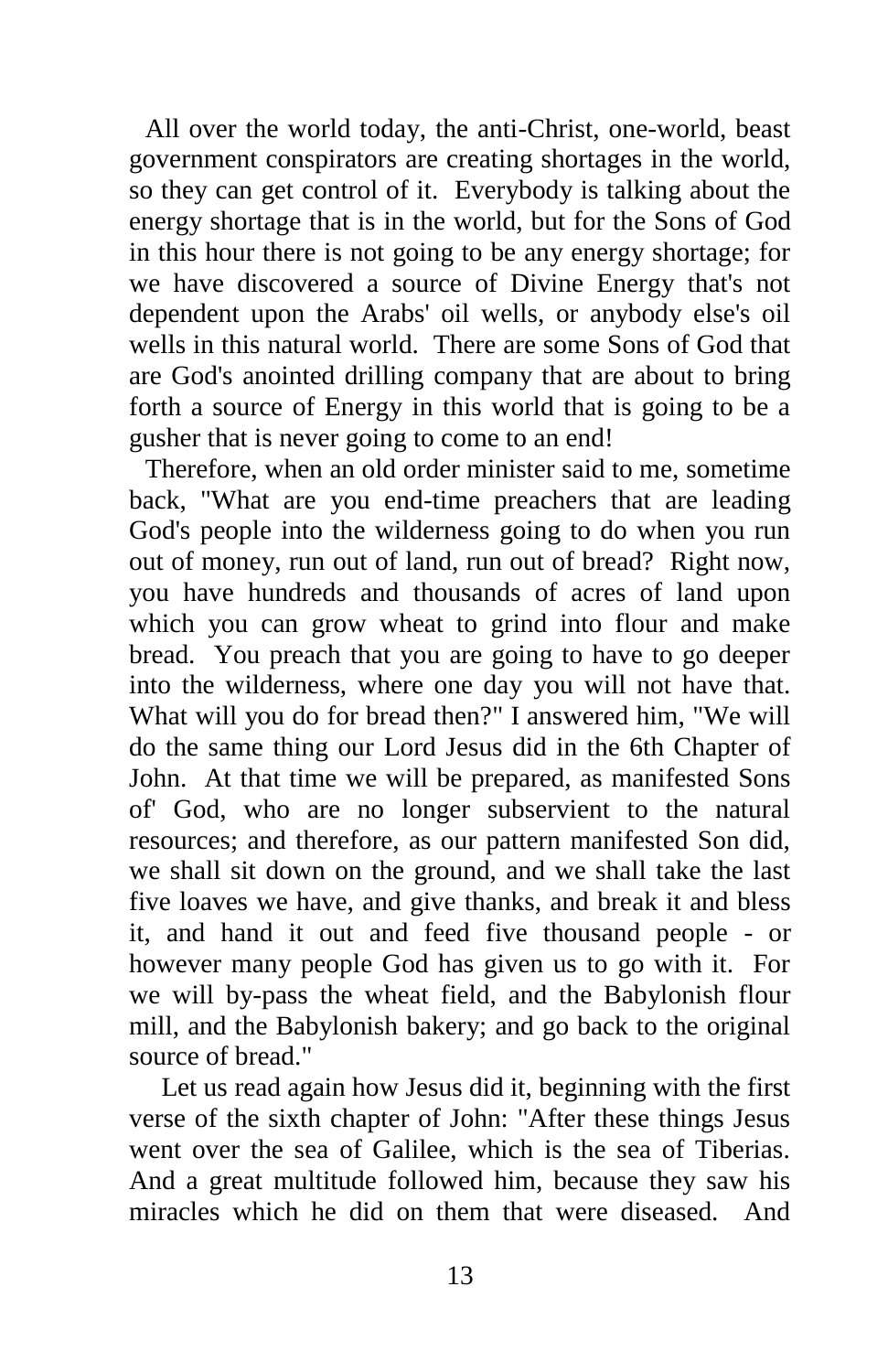Jesus went up into a mountain, (a wilderness place) and there he sat with his disciples."

Has God revealed to you yet that the situation of these people who followed Jesus back then is exactly the same as our situation is now? The one-world spirit of Rome was getting control of the world. Jesus had come into the system to preach his message of Life. A group of people had begun to follow him, but just as soon as they began to follow Jesus, they soon found that their road led into the wilderness. Because -- I am going to tell you something, beloved any time, in any generation, a group of people begin to follow Jesus - I mean really follow Jesus - they are soon going to find that their road will lead into the wilderness. The reason is that Jesus cannot bring forth His message of Life in the system. He never has been able to, and He never will be able to. He entered into the system back in that day, walked into the temple and began to teach His message of Life; and had hardly gotten started before the rulers of that day

came upon him and said, "By what authority dost thou do these things?" And He was compelled to lead His people into the wilderness to bring forth His message of Life.

It is so in every generation, because the system has walls set up against Jesus bringing forth His message of Life in it; and He does not come into the system to do so, but to call His people out from the system; that He might then take them into Life.

And therefore, so it is with us today. A group of God's people have begun to follow Jesus really follow Jesus and as we have, soon come to see that our road leads us into the wilderness. If one just wants to sit in a carnal, modern church and play church: then they can sit there forever, and never have to go into the wilderness. But if they begin to follow Jesus, really follow Jesus, then they're going to find that that's where the road is eventually going to take them. Thus it is with us now, and thus it was with those who followed Jesus back in that day. The road soon led them into the wilderness; but as soon as they got into the wilderness,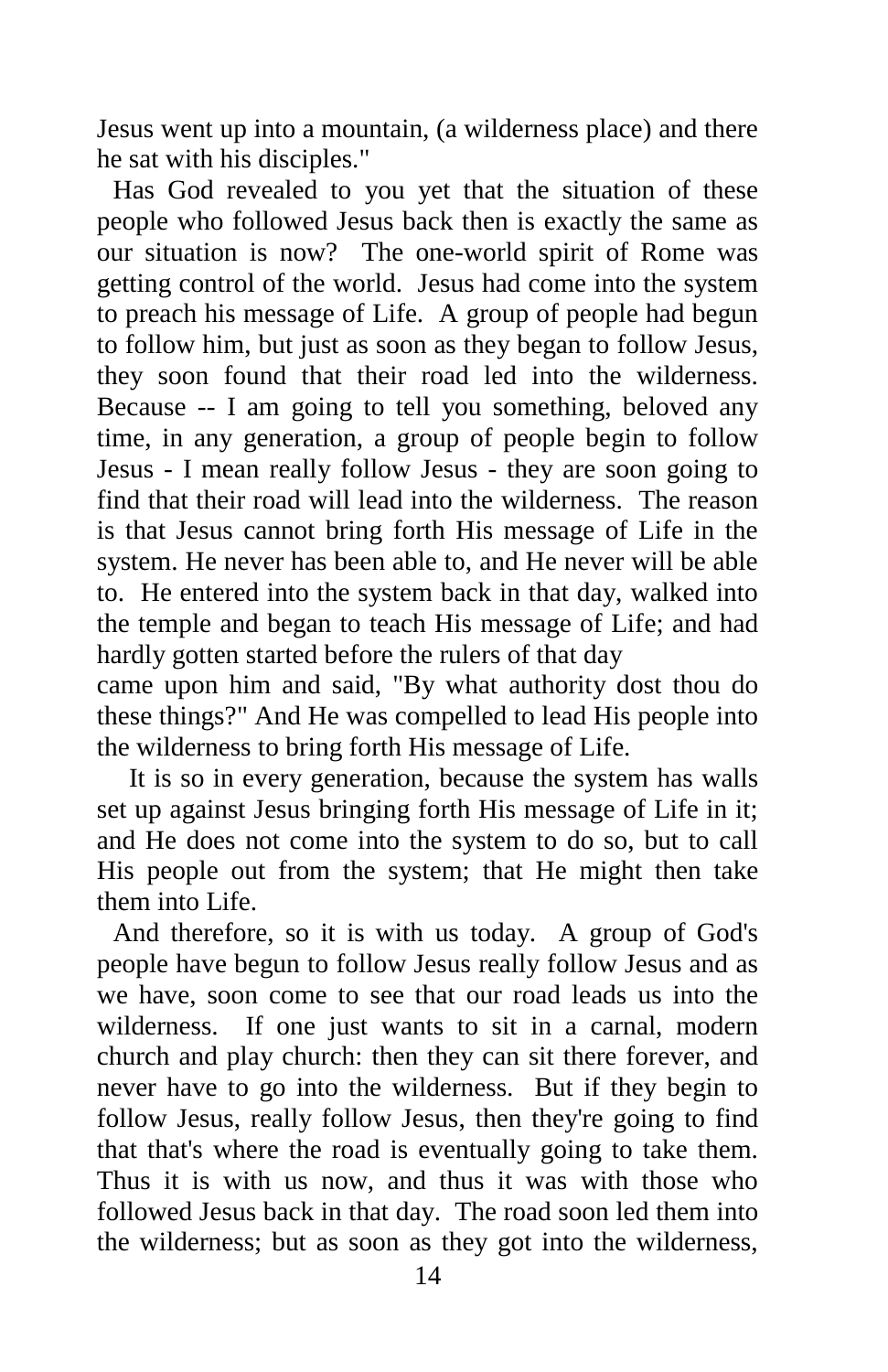they came face to face with a big question, that we are also facing today; and that is, "Where are we going to get bread to feed all these people?" The Bible says Jesus turned to the Apostles and said, "Whence shall we buy bread to feed these people?" That's the question that Jesus had before the Apostles back in that day, and that's the question that Jesus has before the Apostles today.

As we look around us in the world, and we see the oneworld, beast government taking over, and the day fast approaching when we will no longer be able to go to the grocery store and buy a loaf of bread; unless we deny the name of our Lord and take the mark of the beast; we know there is no other course for us than to head into the wilderness. But as soon as we do, the big question that we come face to face with is, "Where arc we going to get bread to feed all of God's people?" For there are no Babylonish bakeries out there, no Babylonish flour mills. This is the question that has been deep in the hearts of all of us who have heard the voice of God calling us into the wilderness. Knowing that one day we are going to have to go so deep that we will no longer be able to have large farms on which to grow wheat, the question that has been in our hearts - the question that I have been seeking God for, for three years is, "God, where are we going to get bread to feed all of these people?" But now it is no longer a question. We have the answer. We, by that time, are going to be prepared by Jesus to go back to the original source of bread, and by-pass the wheat field, by-pass the Babylonish bakery, by-pass the flour mill; and go back to the source from which bread came in the first place - Spirit. For by that time, we also will be walking in manifested Sonship, we also will have had ingrained in our consciousness the great truth that Jesus reveals to us here: that it is the Spirit that is the Source of Life; we also will be able, when we have no other resources, to sit down upon the ground and take the last five loaves we have, bless them, and give thanks unto God, and pass them out to feed five thousand people: by faith, drawing it right out of the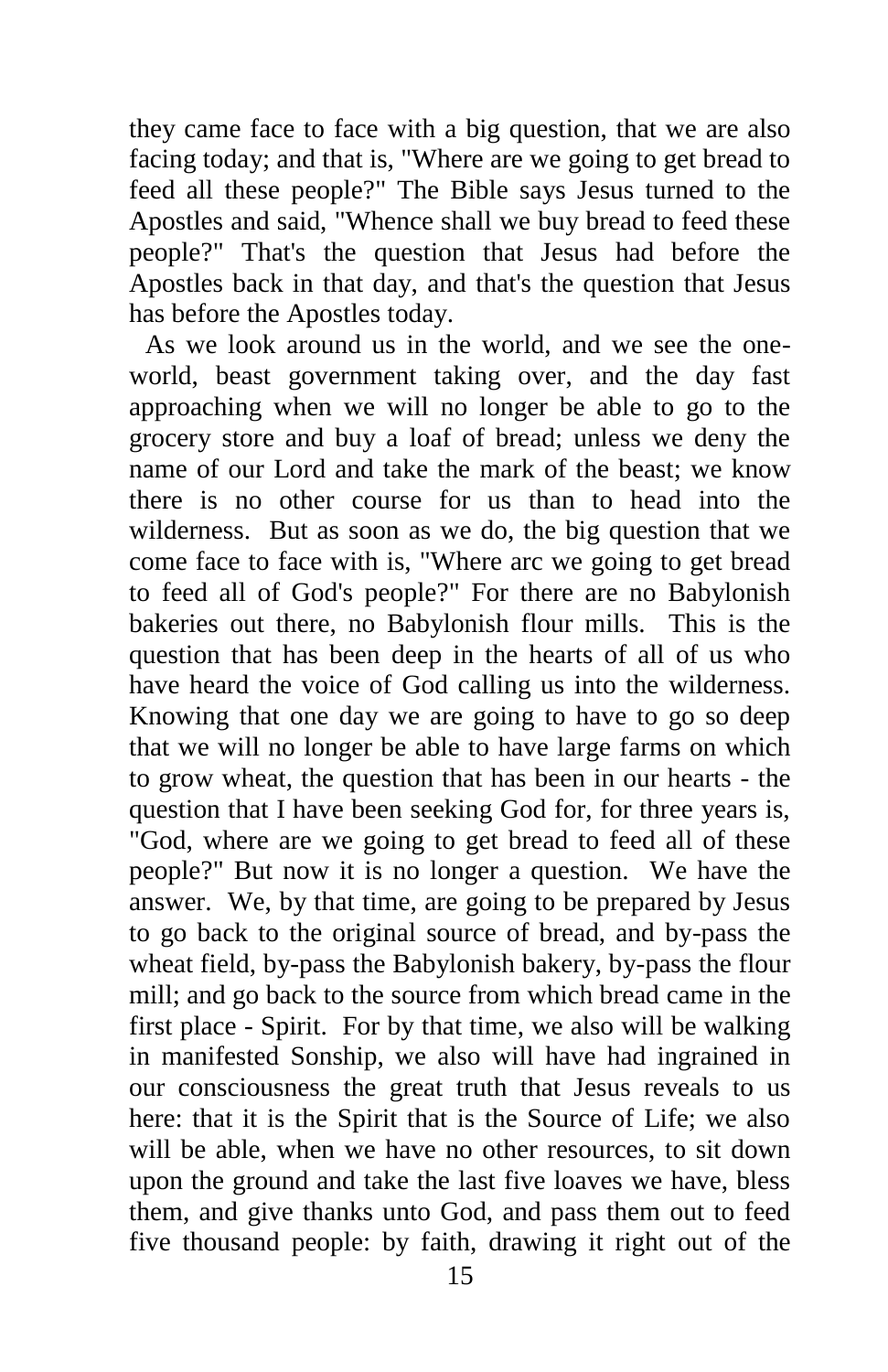original source of bread, with the creative powers of God that are in our own spirit.

Do you notice how easily Jesus did this? Verse 10 says that Jesus said, "Make the men sit down." You see, when you get bread from this source, you don't have to get it standing up, with a pick and a shovel in your hand, and laboring and sweating by the sweat of your brow, as men have for six thousand years, since they've been under a curse, but you can sit quietly down and bring it forth sitting down.

And the men sat down, and Jesus sat quietly down with them; and the Bible says Jesus just quietly took the loaves of bread, and when He had given thanks, He distributed it to the disciples --- as much as they would. You see there was no shortage here. Everyone got to eat as much as he wanted, as much as he would! And Jesus did it so quietly and so easily, you see, He just sat down, quietly gave thanks, and began to hand it out.

He didn't have to go through all of the soulish, physical things that we do today, in order to work up a little faith. He didn't have to go through a thirty minute praise service, dance around in the Spirit for ten or fifteen minutes, speak in tongues, and then say, **"**In the Name of Jesus, let there be bread;" but this great truth that we're seeking to share with you, that it is the spirit - your own spirit that is the source of life, had become so real to Him that, moving in that spiritual law of faith, He could draw it, quietly, right out of His own spirit.

And so it will be with us in that hour. Thus, in verse 27 of this chapter, Jesus says, "Labour not for the meat that perisheth, but labour for the meat that endureth unto everlasting life." You see, beloved, the problem with us is we have spent all of our life laboring for the meat that perisheth; working, in business, and labor, in construction, in fields for the natural meat; wearing ourselves out growing old and weary, and our hair turning grey, laboring, laboring, always for the meat that perisheth; but we have not spent a balance of time laboring for the spiritual meat that will endure when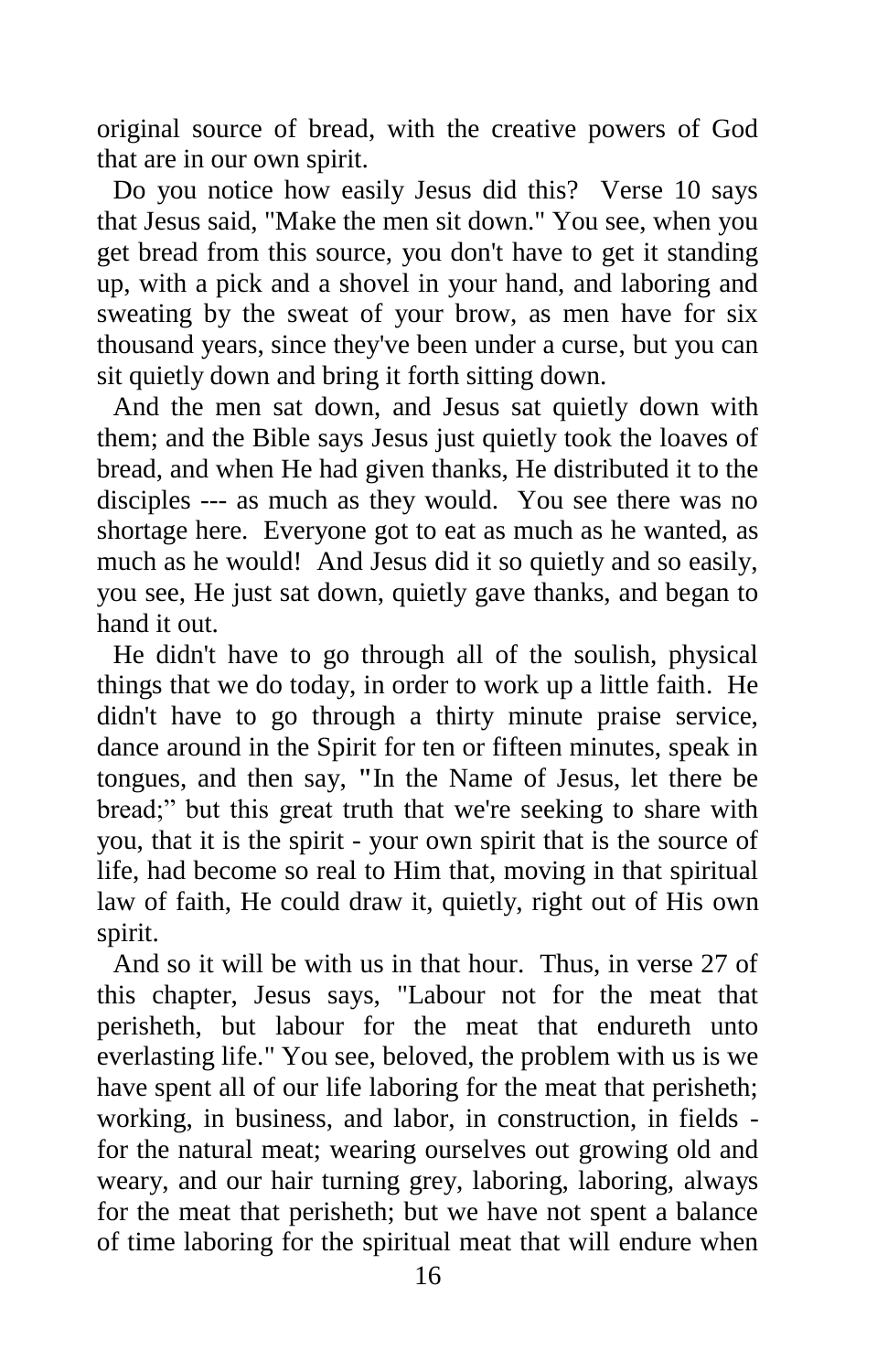all the natural meat has perished. And therefore, it is time for us to begin to labor for the spiritual meat that shall endure into everlasting life, when all the natural meat is gone.

Not that we are like those in the move of God who get so spiritual that we do not work physically to support our families and meet their needs, at this point, when we have not yet arrived at that place. But the balance that God wants to bring us to is where we spend an equal amount of time laboring also for the meat that endureth; so that when the meat that perisheth runs out, we will be able to have another source of meat. Therefore, toil on the end-time farms in the wilderness, let us rise up in the morning and let us go forth and labor physically; let us plough the ground, plant the potatoes and the wheat and the corn; but then at night, let us also gather together in our tabernacles, yield to the anointing of God, and labor for the

meat that shall be our source of provision when the natural meat has perished. Because for us the natural meat is, not too long from now, going to perish; because a one-world beast government is going to rise up and cut us off from it as our source of supply. Therefore, let us be prepared to go back to the original source, by laboring for the Meat that endureth.

Therefore, in verse 35 of the same chapter, Jesus said, "I am the bread of life." Simply because He knew that through coming into the world and shedding His blood to cleanse us of our sins, and make us clean vessels, so the Holy Spirit could recreate us, regenerate us. born us again, grow us up in the Spirit to that place of manifested Sonship that He was at whereby through Him in us, we might go back to the original source of Life and of Bread, He is the Bread of Life to us; not this natural world system, neither the natural resources of this natural world system.

And thus, in verse 63, He sought to deliver us from the false idea that we are dependent on the natural, the flesh, the visible, which profiteth nothing, for the Source of our Life;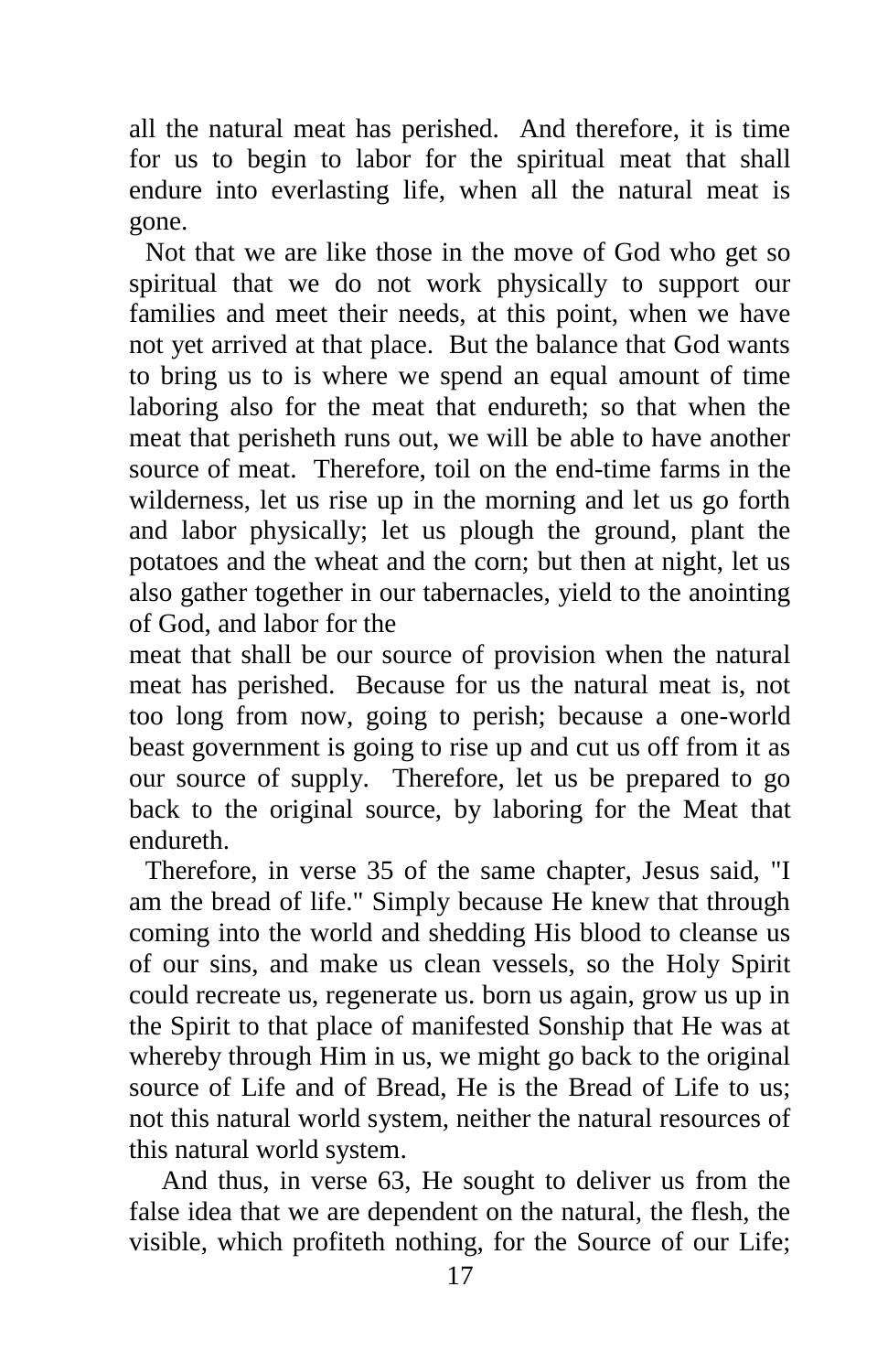and revealed to us the great truth that it is our own spirit that quickeneth, that giveth Life, that is the source of our Life; so that, in that day when this anti-Christ, world governmental system seeks to compel us to bow down and worship Satan by threatening to cut us off from the natural resources, we shall be prepared to turn away from them, and look to the original Source of bread for our bread and for our Life.

But, one said to me, "Preacher, how do you know you are going to be able to do this in that hour." And I answered, "The reason I know that I am going to be able to do this in that hour is because I know that my God is not going to let the anti-Christ drive me into the wilderness until He has me prepared to do this." For the Bible says my God hates a false balance. He does all things in balance, and it is not Satan, really, that is driving God's people out of this system and into the wilderness, it is our Father who is doing this thing. Satan is only the instrument he is using, but it is He that is taking us out of this system and into the wilderness.

When I first read the Gospel account of the Lord Jesus, our pattern Son, going into the wilderness to be tested of the devil I was a little confused for awhile, because it appeared there was a contradiction in the Gospel. One Gospel said He was led of the Spirit into the wilderness, and the other Gospel said the Spirit drove Him into the wilderness. But now that it has come time for me, also, to go into the wilderness to be tested of the devil, I have conic to see that it was both -- He was both led and driven and so will we be both driven and led: driven by the anti-Christ beast system, and led by the Spirit of our Father. And therefore it is our God who is doing this thing, and therefore I know that He will not let the anti- Christ beast drive us to this point until He has us prepared to do these things; for Our God hates a false balance.

Right now, we are living on lovely farms on the edge of the wilderness, with plenty of land to grow wheat, as long as we are yet in that stage of growth where we cannot yet go back to the original source, but must depend to some degree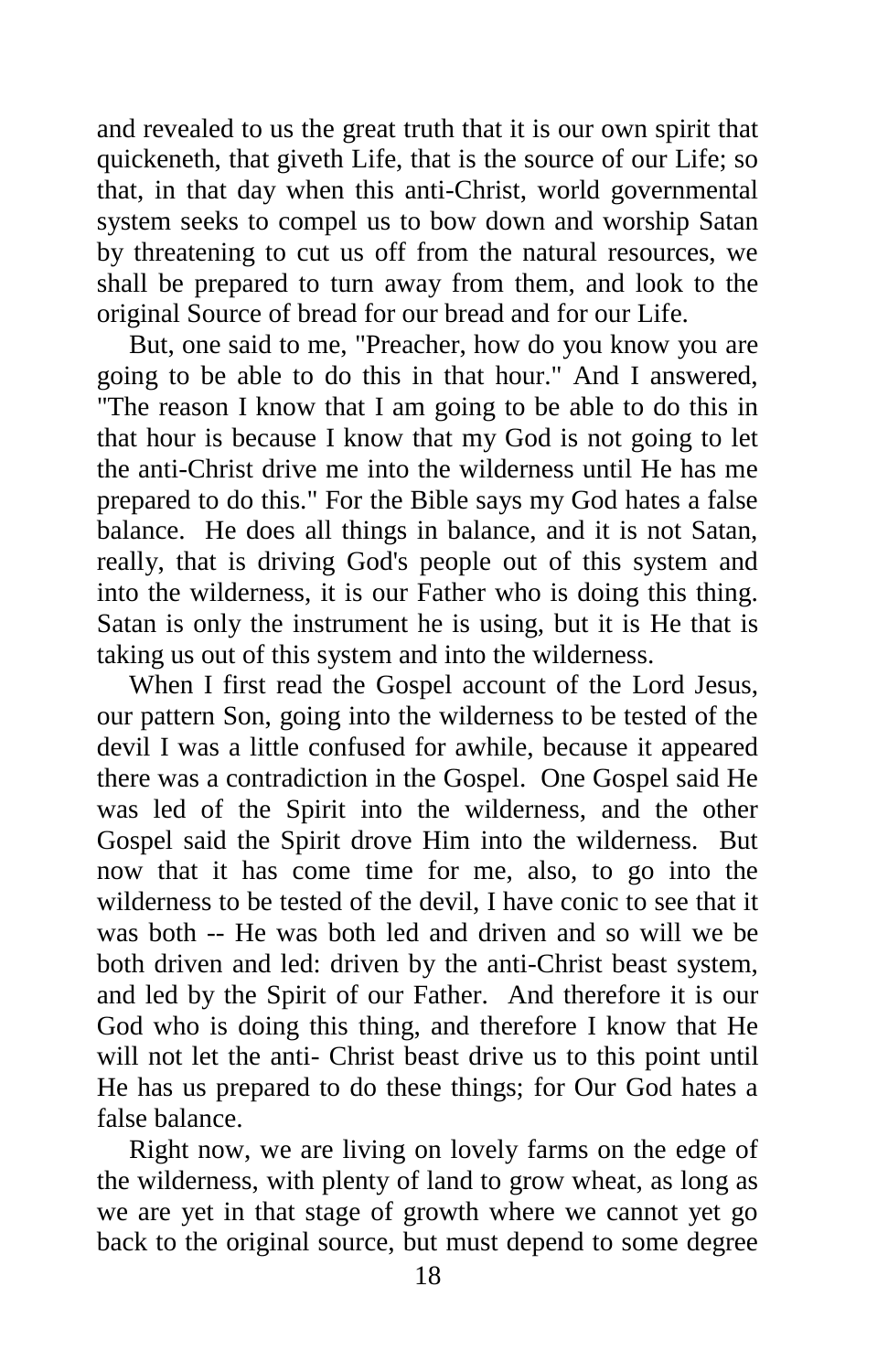on the natural. But by the time God has allowed Satan to cut us off from the natural resources, he will have us prepared as manifested Sons of God to leave the natural resources, and go back to the Source. It is the Spirit that createth Life, the flesh profiteth nothing. Therefore, you see, Jesus said, "That which is of the flesh is flesh, and that which is of the Spirit is Spirit." And when He did, he set before us the two ways of life. You can live your life in the flesh, or you can live your life in the Spirit. You can walk in the flesh, or you can walk in the Spirit. You can live your life according to natural law, or you can get prepared to live your life according to spiritual Law.

The Apostle Paul said, "If you walk in the flesh, you shall die." But if, through the Spirit, we do mortify the deeds of the flesh, we shall live. Therefore, you see, it is because we have been deceived all of our lives that it was the flesh, the visible, the carnal, the physical, that is the source of our life natural food, natural clothing, natural money, natural housing, natural everything -- it is because we have been bound by this great deceit that God is now going to allow the anti-Christ beast system to drive us out of their system: and to drive us back, back, back, deep into the wilderness, down the road to nowhere, whose end is nothing, leaving behind all of our worldly goods until we are stripped of everything, and have nothing left but our Spirit. Why'? So that we can then discover the true source of our Life, so that we can then discover that we are not dead, and we're not broke; but we have just discovered that we are an Eternal Spirit that carries the source of our Life within our own being, and therefore we will be able to reach down within our spirit and brings forth not only that which we need to sustain life, but an incorruptible Life.

It is for this reason that God is allowing the anti-Christ beast government to rise up and drive us down the road to nowhere, whose end is nothing, the same road Jesus walked when He came to the point where He hung on the cross, stripped of everything but His Spirit; so that He looked up to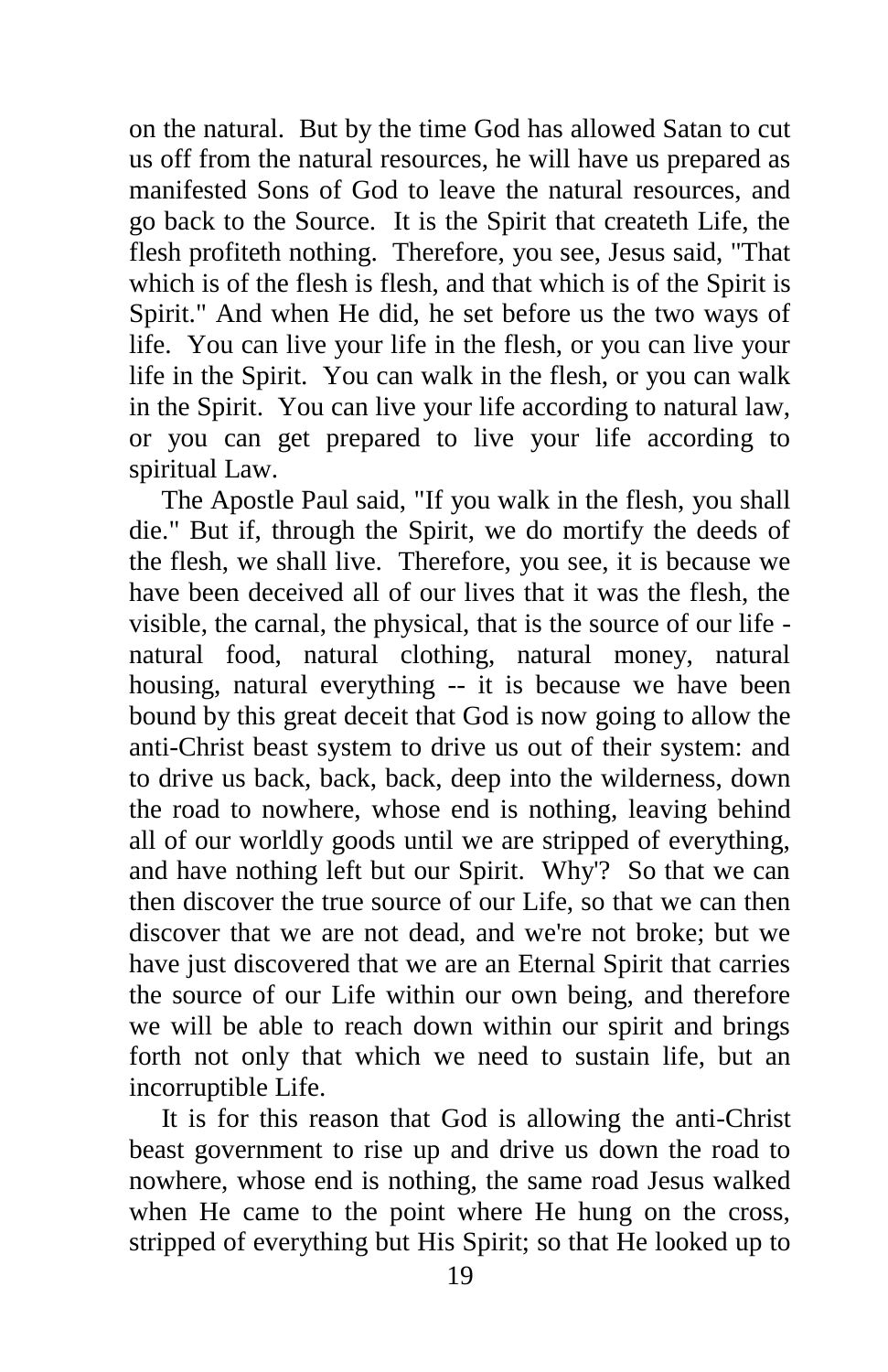the Father and said, "Into thy hands I command my spirit," and when he did, He discovered that He wasn't broke, and He wasn't dead: but alive forevermore!

When we look back through the course of Scriptural history, we find that God has set before us three great patterns who traveled this road to nowhere, whose end was nothing. The first one was Job. The Bible says when Job began to walk this road, he was the richest man in the east, in carnal, physical, material things houses, land, asses, sheep, cattle, menservants, women servants, children, family. And he

had gotten all of these things by walking in the light of God that he had up until that day; but the problem was, Job had only the resources. He didn't have the source, and God wanted to give him twice as much as he had, by making him the source. Therefore, God allowed Satan to strip him of everything he had houses, lands, wives, children, servants, menservants, friends - until finally, Job sat on the dung heap, and then he stripped him of his flesh, itself, as it oozed out through the boils that were upon him; he had nothing left but his spirit, which was still capable of believing in God, which was still saying, "Though He slay me, yet will I trust Him." And it was at that point the whirlwind, the Spirit of God, began to talk to Job; and in essence God said to Job, "Job, up until now you thought you knew some things, but you knew nothing. Where were you when I brought forth the world and all the things therein. Were you around, so that you could know the source thereof?"

And therefore, God began to teach Job where the Source of Life was; and before the teaching was over, Job discovered that the source of all the things that he had from God weren't from the sky, but had come right out of his own spirit, that they had come forth through the faith that he had manifested in his own spirit. And suddenly, Job discovered where God, who is the source of all things, was: that He wasn't in the skies, that He wasn't in the east, that He wasn't in the west - but that he was right down in his own spirit.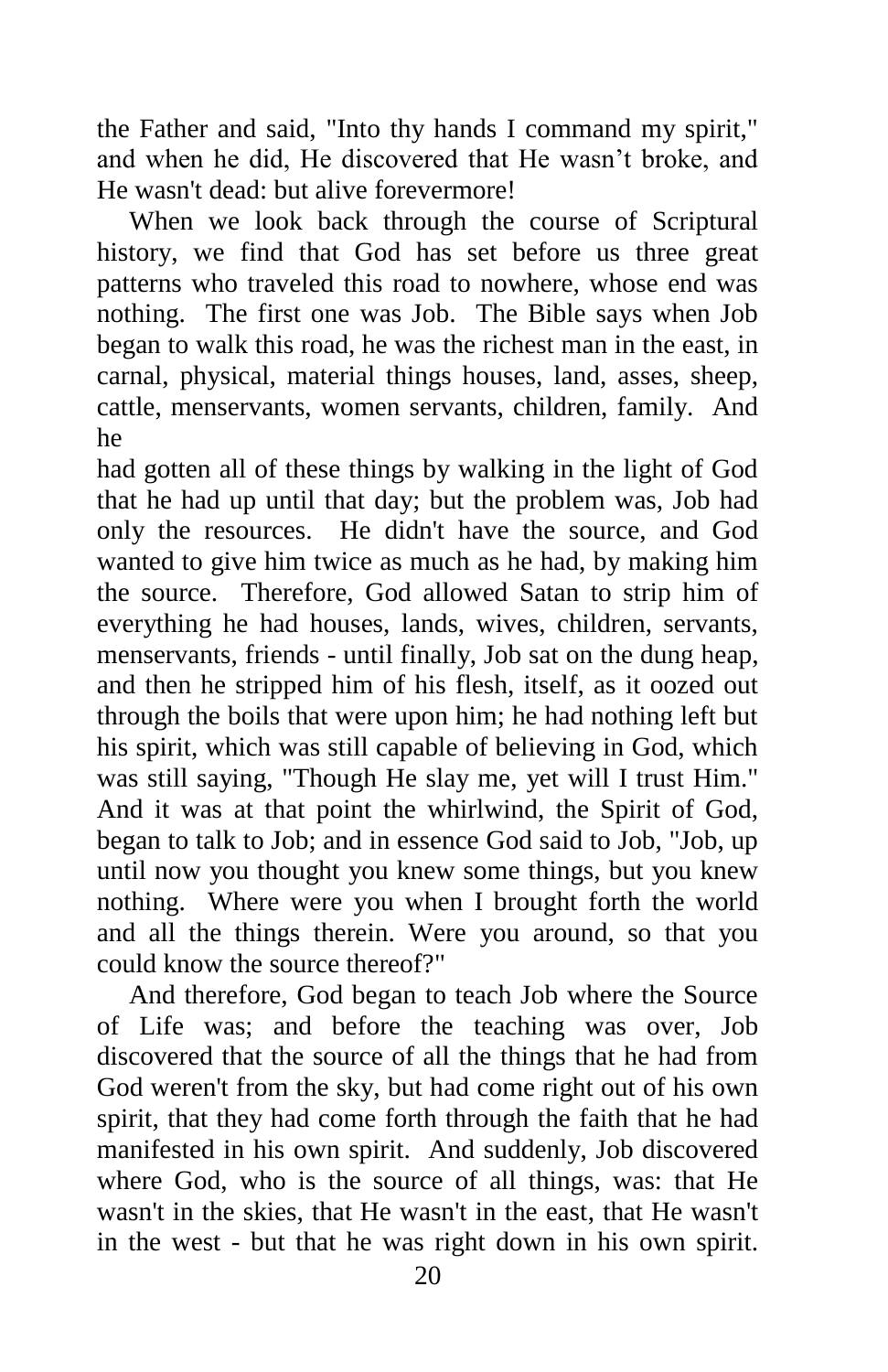Then Job cried out, "Before, I have heard of Thee with the hearing of my ear; but now I see Thee with the seeing of mine eye." And then there came forth that mighty revelation from him, "Now I know that my redeemer liveth, and at last I shall see him in this flesh."

Job became the first man to get the revelation that God would one day come forth in all of His fullness, in not only his own flesh, but in man's flesh. And now he not only had the resources, but he had discovered that the source was within his own being, and he was twice as rich as he was before.

The second pattern God has set before us of one who has walked this road to nowhere, whose end is nothingness, is Joseph. Joseph, too, was the son of the richest man in the east. His father, Jacob, as a young man had crossed the Jordan with nothing but his staff. But when he came back, he had become the richest man in the cast, having become two bands, rich in cattle and silver and gold; and Joseph was his favored son.

But Joseph had only the resources, and God gave him a dream that he was going to make him the source. For he dreamed that the sun and moon and stars bowed down to him; thus signifying that the whole creation would one day bow down before him.

From that time onward, you would have thought that he would have gone upward -- to more money, better position, higher respect -from his brethren. But no, from that time he began to walk the road to nowhere, whose end is nothing, being stripped of all. Lost his natural family. Lost his freedom, becoming a slave in the Egyptian officer's house. Lost his honor when the Egyptian's wife falsely accused him of seducing her. Then finally lost the light of the sun when he was sent down to the dungeon. Stripped till nothing was left but his spirit, and its ability to believe in the spiritual dream God had given him.

But it was there he discovered he wasn't broke and he wasn't dead, but the powers that were in his spirit set forces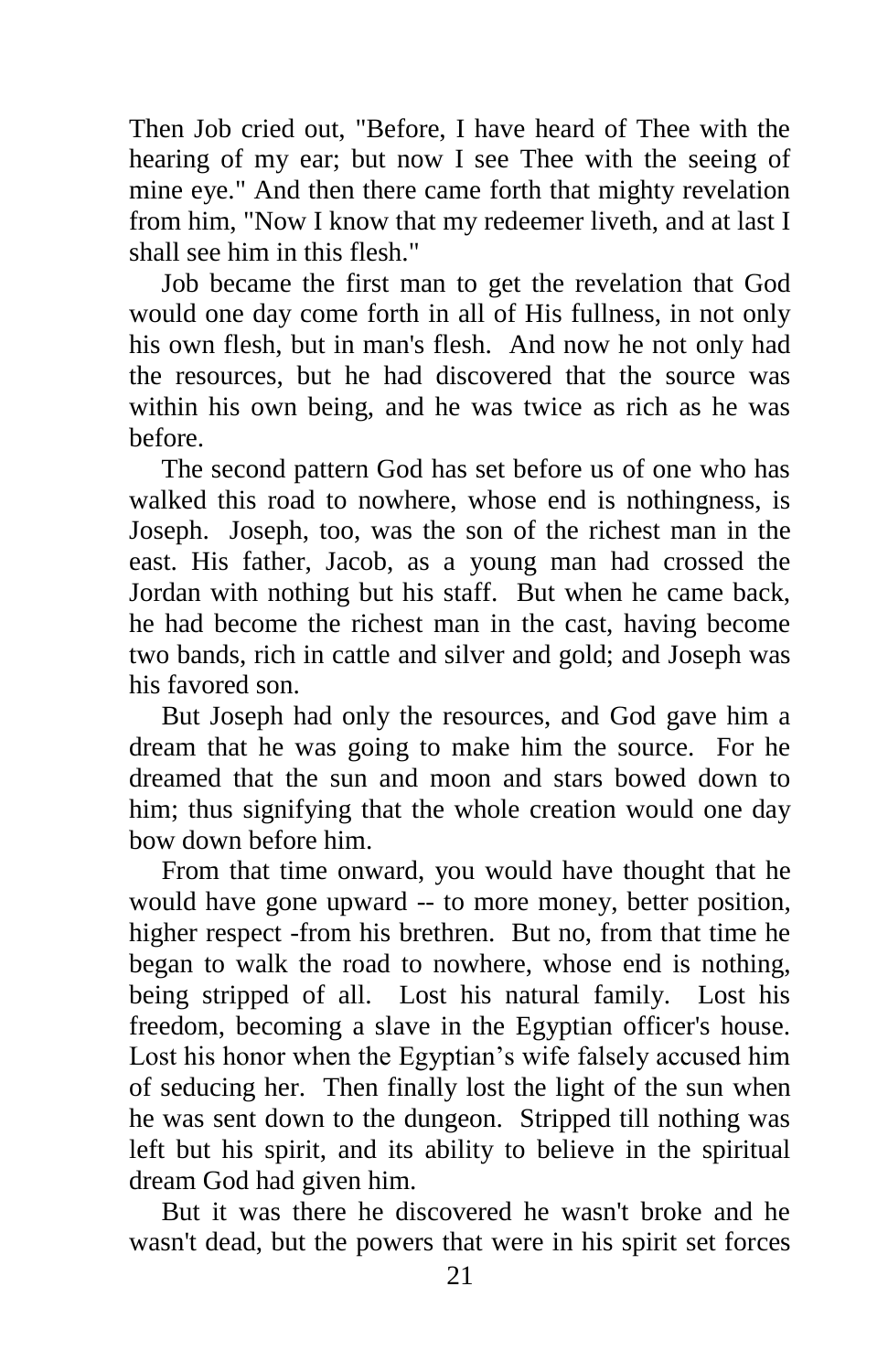to work that lifted him up to the right hand of the throne as Lord over all.

But the third and most glorious pattern that has been set before us is the Lord Jesus Himself. From the time he was born into this world, everything around Him screamed at Him that the flesh, the visible, the physical and natural, was the source of His life: natural mother, natural fattier, natural letter of the Word religion, natural tabernacle, natural furniture in it.

But His spirit swam up through it all, and at thirty years old, His Father spoke to Him, saying, "My Son, that's not Your Father. I'm your Father. That tabernacle is not where I live. I live in your spirit.

That ark of the covenant is not the True Ark. The True Ark is in you**.** It's not the source of your life. But the Source of your life is in your own spirit."

From that time on, He began to walk down the road to nowhere, whose end is nothing. Lost his natural family, lost his natural religion, lost his natural nation. Does that road sound familiar to us?

 We, too, have lost our natural parents. When God showed us that, like Melchisedec, we have neither father nor mother, beginning or end of days, we, too, lost our natural reunion. These facts alone should show us we are travelling the same road the Master traveled.

 Then He lost His disciples. And finally, he lost the twelve. Even Peter, who had said, "Lord, to whom shall we go?" finally went away. Then, on the cross, He lost His natural life's blood itself, as it poured out of His side. Thus, he was stripped until nothing was left but His spirit. But at this point he discovered he wasn't dead, but more alive than ever. And he wasn't broke.

But He found at this point he had not only inherited a glorified Body but all of the gold and silver and cattle on a thousand hills. And so it will be with us. For this cause, the Lord is allowing a one-world beast to drive us into the wilderness, stripping us of all we have as fast as He can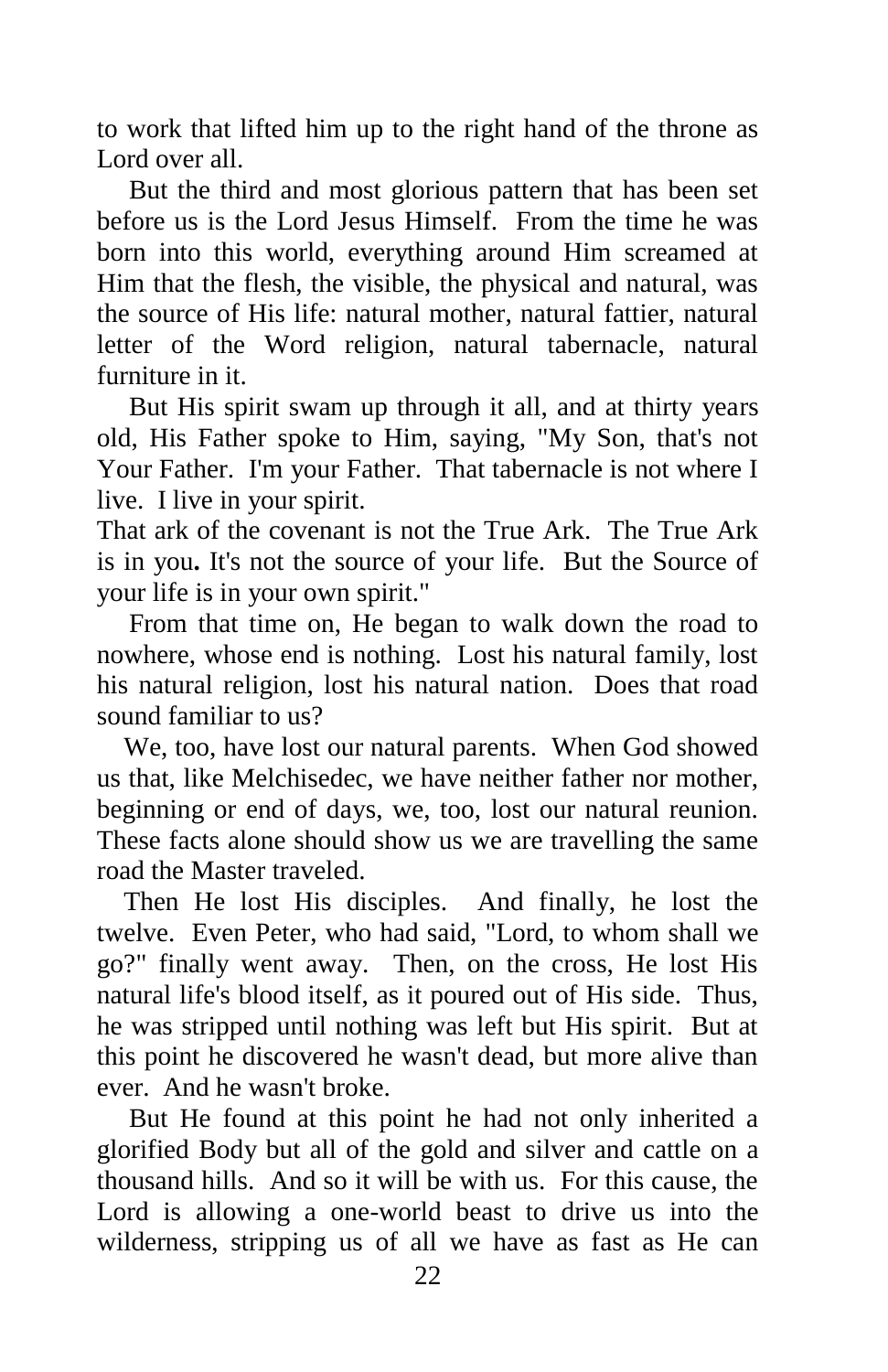condition our nervous system to bear it. Till finally, they will have driven us down the road to nowhere, whose end is nothing. 'Till finally we are stripped down to our spirit. So we can at last discover the true source of our life. At this point, we'll discover we're not dead, and we're not broke; but alive forevermore, and rich in the true silver and gold.

We are told when Jesus spoke these words, His disciples turned and went away from Him. So much that he turned to the twelve and said, "Will you also go away?" But Peter answered, "Lord, to whom shall we go? Thou hast the words of eternal life." Did you get that, beloved. "The words of eternal life." This means Eternal Life is spirit words that feed our spirit and make it strong to manifest that spiritual quality called faith, that can one day bring forth our Glorified Body.

 Thus, when an old order person said to me, "O.K. preacher, suppose you reach the point where you can multiply the last five loaves. What will you do when you have to go so deep you no longer have five loaves to start with?" I said, "I won't need them as long as I've got two or three of the Saints with me. We can sit down on the ground and have a little Holy Convocation. We'll lift up our hands and get in the Spirit. And the Spirit will bring forth out of one of our bellies the final Word that will give us the strength we need to draw that incorruptible Life right out of our own spirit." Hallelujah!

 Therefore, beloved, there are two roads set before us in this world. You can live in the natural, or you can live in the Spirit. You can live according to natural law, or You can live according to spiritual law. You call live in the Spirit or you can live in the flesh. Or as the Apostle Paul put it, you can walk after the Spirit, or you can walk after the flesh. Then Paul said, "If you walk after the flesh, you shall die. But if we, through the spirit, do mortify the deeds of the flesh, we shall live."

 Up until now God has allowed us to walk both roads together, and we have walked with one foot on one and one on the other. One foot in the natural, and one foot in the